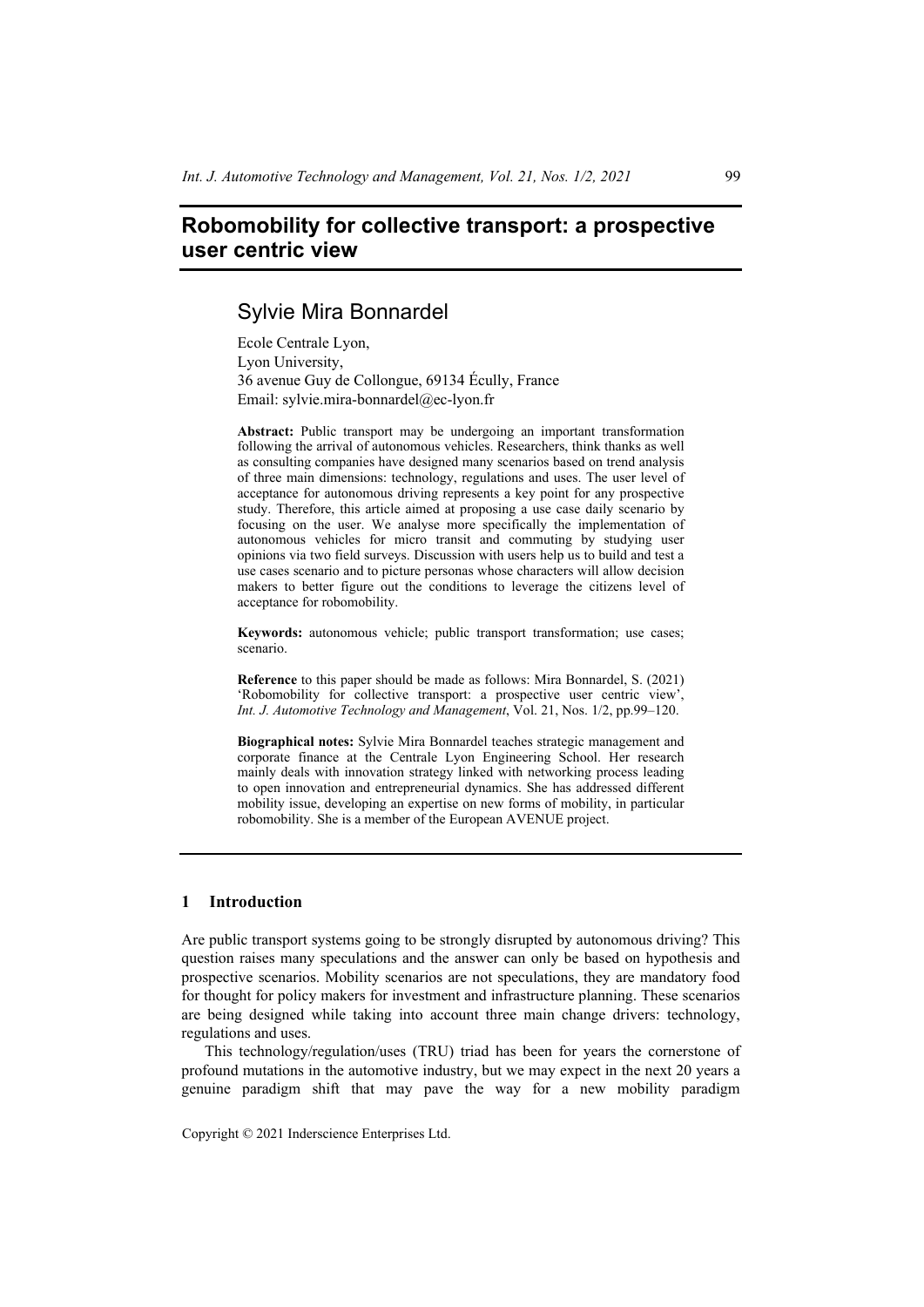(Mira-Bonnardel and Attias, 2018). Yet the current state of industrial and policy-making development provides evidence that significant progress has been achieved so far, but nonetheless a universal shift to a machine-led mobility paradigm seems not imminent any time soon (Nikitas et al., 2019).

A KPMG (2018) study proposes the autonomous vehicles readiness index assessing four key areas of preparedness for 20 nations: infrastructure, technology, regulatory and user acceptance. According to the results, the Netherlands are the most prepared with a score of 28 out of 40 ranking at the first place for infrastructure. Singapore has the most supporting legislation and is ranking number1 for user acceptance. The USA head the list for technology and innovation.

In fact, autonomous vehicles may be more likely used within collective transports as proved by the wide range of experimentations been conducted worldwide (Antonialli, 2019). Yet, the implementation of autonomous shuttles for collective transports (ASCT) represents a major cause of disruption, since it obliges stakeholders to think differently and build a new philosophical, theoretical and operational framework for urban mobility, giving birth to the picture of robomobility.

Stakeholders of the TRU triad are struggling to settle on a dominant design for robomobility, which is closely linked to the evaluation of economic and social impacts of ASCT's deployments. The shift towards robomobility is embedded in a systemic movement. A holistic view is needed to understand the strategy of each stakeholder of the ecosystem and the multiple interactions among them; the transport user acceptance being one of the most important key for the system's consolidation.

In this article we propose a prospective view of the implementation of ASCT for micro transit, first- and last mile trips and commuting with the user's perspective.

The article is composed with four sections. Besides this introduction, Section 2 presents the research question and the research methodology. Section 3 gives an overview of the theoretical framework of researches on ASCT focusing on the user-centred view of the new mobility paradigm. In Section 4, we propose a prospective scenario based on use cases built with users opinions gathered on two experimentations of autonomous shuttle in the city of Lyon. The scenario is discussed Section 5. We conclude the article Section 6.

### **2 Research question and methodology**

Prospect the future is a mandatory process for industrial or political decision making; scenarios represent the fuel for strategic investment decision. Mobility models, and especially collective mobility models, are mostly built on proactive and transformative public strategies.

The design of scenarios aims at strengthening strategic thinking, opening mental models of decision makers and reducing the negative effect of cognitive biases (Meissner and Wulf, 2013). Scenario for urban mobility it is not simply a forecast of the most probable outcome, but rather it creates a set of the plausible futures challenging the prevailing mind-set and status quo (Amer et al., 2013).

Our research question targets the objective of building autonomous mobility scenarios by interacting with the users. We aimed at building a robomobility scenario by considering the needs of the users (or the customers). We frame the field of new possibilities by combining current users opinion with their expectation and vision.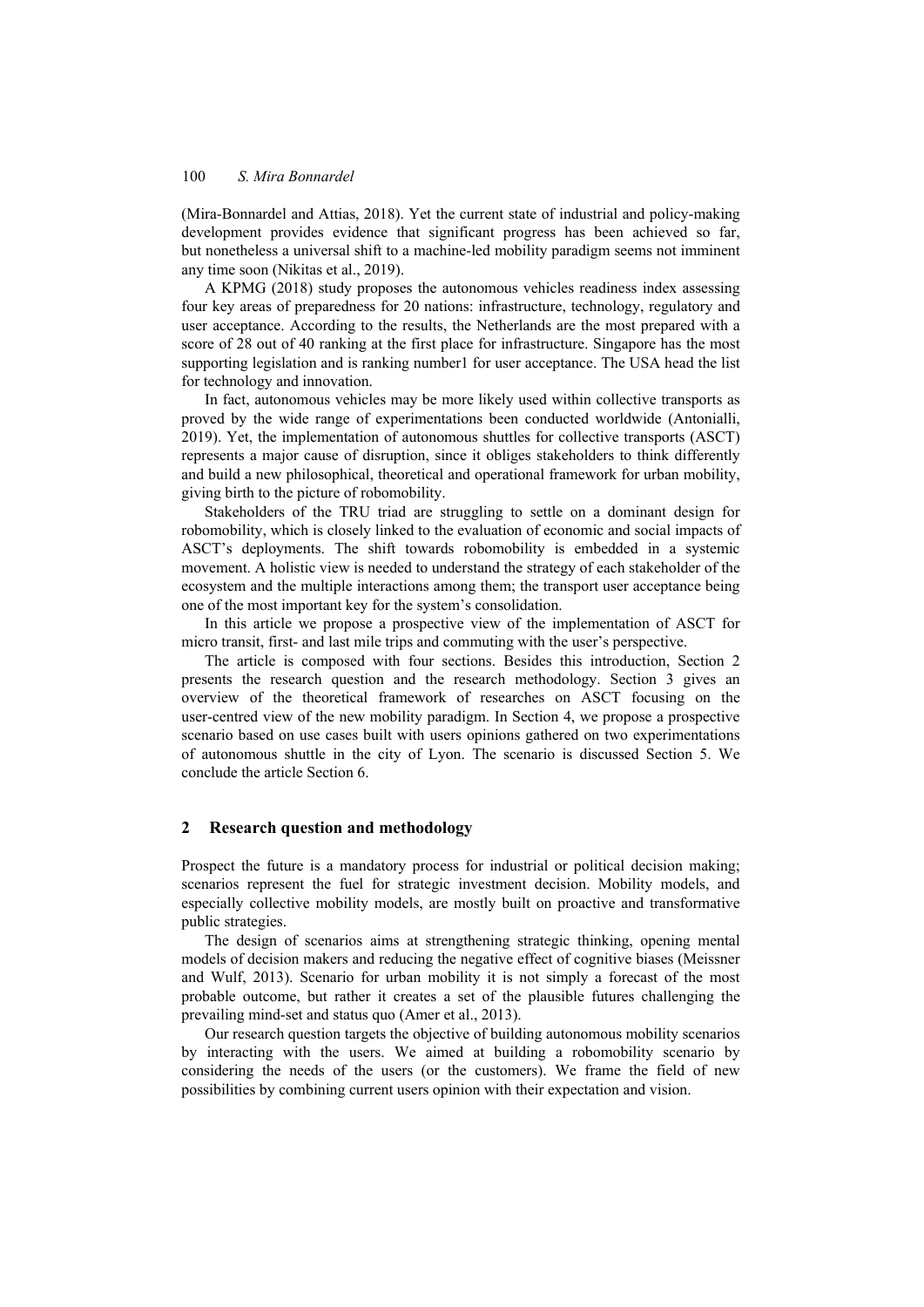Our research is descriptive and qualitative with the use of the mixed-methods approach for data collection, comprised of secondary data collection on academic and grey literature, as well as primary data collection based on in-depth interviews with customers and experts and data analysis from a panel survey.

In-depth interviews have been conducted within the ASCT experimentation in Lyon in January 2020. Details on the experimentation context are given Section 4.2. We interviewed 36 users of the service and the questionnaire is presented in Appendix. Besides general traditional questions, we tested the user's appetite for an autonomous demand-responsive transit service. The survey insights are presented in Section 4.2.

In addition to our own survey, we had the opportunity to analyse the results of a large panel survey conducted in 2018 by the public transport operator (PTO) in Lyon, the Keolis company. Given the confidentiality of the survey, we cannot present the questionnaire nor the entire results but we give an overview of the survey insights in Section 4.1.

We are currently working with 20 experts, members of the European Union project autonomous vehicles to evolve to a new urban experience  $(AVENUE<sup>1</sup>)$ . The project started in May 2018 and targets the validation, via full scale trials in four European cities, of the usage of autonomous vehicles, complementing public transport in urban and sub-urban regions. The aim of the AVENUE project is to create disruptive public transport services based on on-demand, environmentally friendly, affordable and inclusive public transport. The project questions the main transport trends for the future, such as electric and autonomous collective vehicles, connectivity, digitalisation and individual needs for mobility. The AVENUE project proposes to test autonomous collective vehicles in different cities. At the beginning of the project, May 2018, the test sites for the autonomous e-minibuses have been located in four European cities: Lyon, Geneva, Luxembourg, Copenhagen. The project is running from May 2018 to April 2022. We spend time on-board within these experimentations to cross users' feedback with experts' views.

We combine four data sources, literature analysis, experts' opinions, survey, user's qualitative interviews, to propose a uses scenario for autonomous public transport in the next future. The next section presents an overview of theoretical framework based on literature review on current and foreseen mobility's transformation.

#### **3 The new mobility paradigm: a user-centred ecosystem**

The new mobility paradigm links companies, policy makers and a new type of customer called 'next-generation consumers' or 'next-gen consumers' (Firnkorn and Müller, 2011). These consumers demand more durable, efficient and cheap mobility; they are ready to play by the rules of the circular economy, replacing possession by use and, are expecting more offers of collective mobility on demand.

In this new mobility paradigm, autonomous vehicles play a major role (Buehler et al., 2009; Eskandarian, 2012; Attias, 2017), mainly for urban mobility. The researches show that autonomous driving offers some important advantages: for example, a greater safety, as automation reduces the effects of human errors, increased productivity, as humans can work instead of driving and more traffic efficiency by lowering congestion, as automated vehicles are able to platoon (i.e., precisely monitor one another's position and coordinate their motion).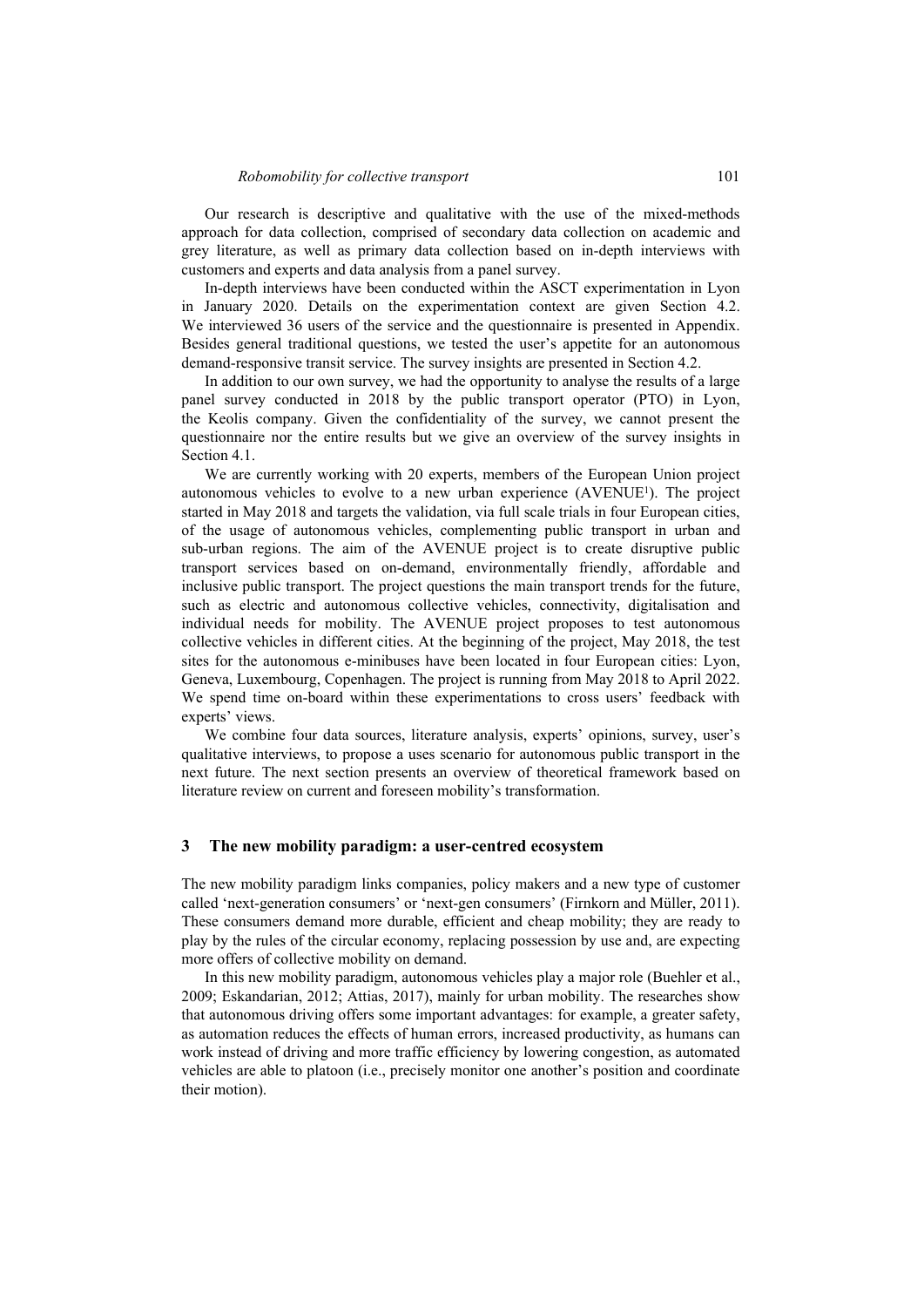The most revolutionary impact of the autonomous vehicle will probably be on public transport; the introduction of on-demand mobility will transform collective transport uses and business models so profoundly that a genuine paradigm shift is inevitable.

The implementation of autonomous collective transport helps build the framework for the mobility revolution, because it involves numerous actors in very diverse fields, and because it forces policy makers to tackle huge problems as: complex as insurance regulations, personal data collection, energy and communication networks administration, fleet management, along with the emergence of new business models in the smart city context. Indeed, smart cities and the new mobility are not only related, they also share the same DNA, as they are both a combination of technology push and demand pull forces (Angelidou, 2015).

In the urban area, collective transport will be organised differently in the forthcoming mobility system, which is likely to be much more multi-modal than it used to. Collective transport will also be fully embedded in the smart city.

### *3.1 Autonomous mobility: an embeddedness in the smart city*

Since the 1990s, the smart city concept has expanded, giving birth to a wide range of definitions and practices. We can distinguish two forms:

- 1 the data-based model in which the smart city is conceived as an information system, capturing data from its assets such as buildings, networks, transport, and instrumentalising the data to optimise flows of all kinds (Harrison and Eckman, 2010)
- 2 the social inclusive model in which modelling and optimising services are complemented by human assets and environment concerns (Leydesdorff and Deakin, 2011; Komninos et al., 2002).

With the analysis of 250 indicators between 2003 and 2006, Caragliu et al. (2011) showed that the relationship between transportation – normalised on the city area – and the level of wealth – measured with per capita  $GDP^2$  – is strongly positive.

Although the concept of smart city is still to be universalised, the improvement of mobility for people and for goods has been, since the very first researches, a corner stone for smart city projects, together with smart energy, smart healthcare, smart infrastructure (Mohanty et al., 2016). Thereafter, smart city is the nest for smart mobility, which is characterised by a user-centred value proposition designed with a deep understanding of user preferences and behaviour, and an inclusive service available for all citizen.

The development of smart mobility is the key to the transformation that cities will have to perform by combining technology into specific local models, such as dynamic traffic management, and extended multi-modalities. Besides smart transport solutions are required to help the city's authorities to meet their biggest challenges: on the one hand traffic and congestion with high level of pollution as collateral effect; on the other hand, the necessity of inclusiveness, which is all the more requested as the urban area is expanding. Moreover, "the management of urban transport flows is part of a much larger issue in that it aims to reorganize the infrastructures that make up towns, enrich the services delivered to their inhabitants and, beyond that, involve those inhabitants in their co-production" (Geoffron, 2017). Thereby with the widespread population of two-sided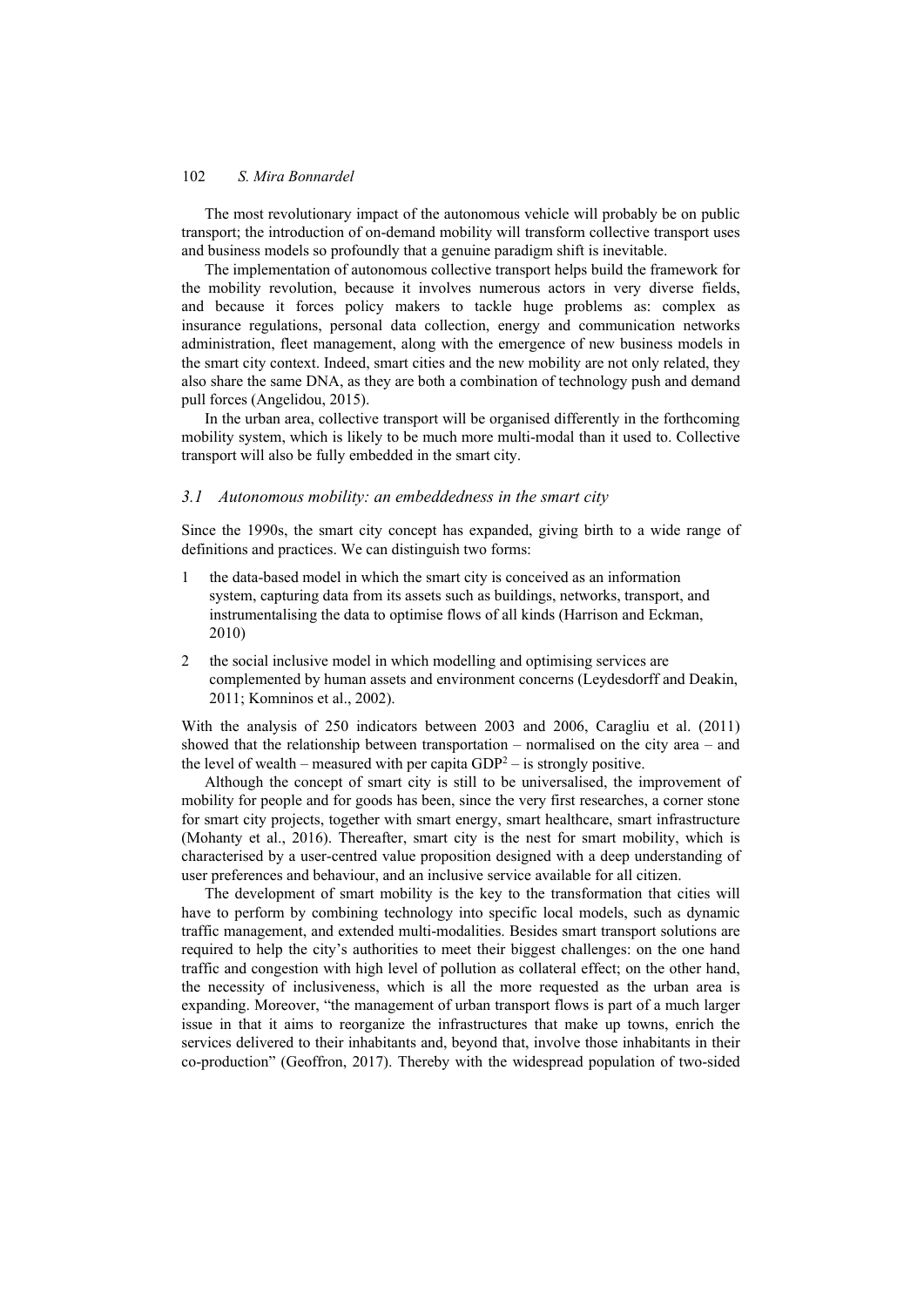business platforms (such as: Uber, Lyft, Airbnb), inhabitants are becoming prosumers, i.e., both producers and consumers.

In the near future, smart mobility will lean on the fourfold product-service-structure-market characterising new mobility technologies, and, on the societal shift towards the sharing economy, sustained by digital technologies. This evolution leads to responsible and sustainable mobility in adequation with the development of smart cities (Attias and Mira-Bonnardel, 2017). And pave the way for autonomous driving, i.e., robomobility.

Interactions between autonomous connected vehicles and smart cities are twofold: on the one hand, the automotive industry will influence the shape of mobility patterns, and on the other hand, public policies will organise the urban space within the new mobility paradigm, offering multi-modal mobility solutions (Kellerman, 2011). From an economic perspective, this multi-modal mobility will offer a wide range of new business models.

For now, "the technology itself is no longer the major hindrance" (Poorsartep, 2013). The main road blocks that robomobility is facing are consumer acceptance and regulatory frameworks (Attias, 2017): users need to be convinced and trust is a process that takes time to develop when it comes to transport interventions (Nikitas et al., 2018).

This is the reason why, as a first step, autonomous vehicles will surely be more successful for collective transport, mainly offering trips on micro transit and first- and last-mile settings with flexible shuttle services using small buses or vans, bigger than individual cars and smaller than traditional public transport buses.

Micro transit entails privately owned and operated shared transportation systems that can have fixed routes and schedules, as well as flexible routes and on-demand scheduling. This type of transport mainly provides transportation services that connect residential areas with urban and suburban working and commercial areas (Jin et al., 2018; Ganapati and Reddick, 2018; Cohen and Shaheen, 2016).

As stated by Mira-Bonnardel and Attias (2018), in cities that struggle to provide adequate public transport, autonomous shuttles could partially fill the gap by providing personal rapid transit and offering a personalised point-to-point service without the hassle, congestion, or potential crashes involved in driving.

To bring reliable solutions, several newcomer companies such as Navya, EasyMile, Auro Robotics and Local Motors are entering the domain of driverless shuttles and buses, with pilot projects being deployed in the USA, Europe, Singapore, Taiwan, Japan and the Middle East (Antonialli, 2019; Mira-Bonnardel and Attias, 2018).

The implementation of automated mobility-on-demand systems will undoubtedly help urban areas reduce congestion and pollution, as demonstrated by Spieser et al. (2014) with their case study in Singapore: "using actual transportation data, our analysis suggests that a shared-vehicle mobility solution can meet the personal mobility needs of the entire population with a fleet whose size is approximately 1/3 of the total number of passenger vehicles currently in operation" (Spieser et al., 2014).

Automated mobility-on-demand is based on the idea of shared fully-automated vehicles which might rapidly induce the shift from privately owned personal vehicles to fleet services by driverless, demand-responsive vehicles, shared among a mix of users (Fagnant and Kockelman, 2018).

Different experiments featuring autonomous collective transport are being conducted worldwide to collect data on their social and economic impact proving that the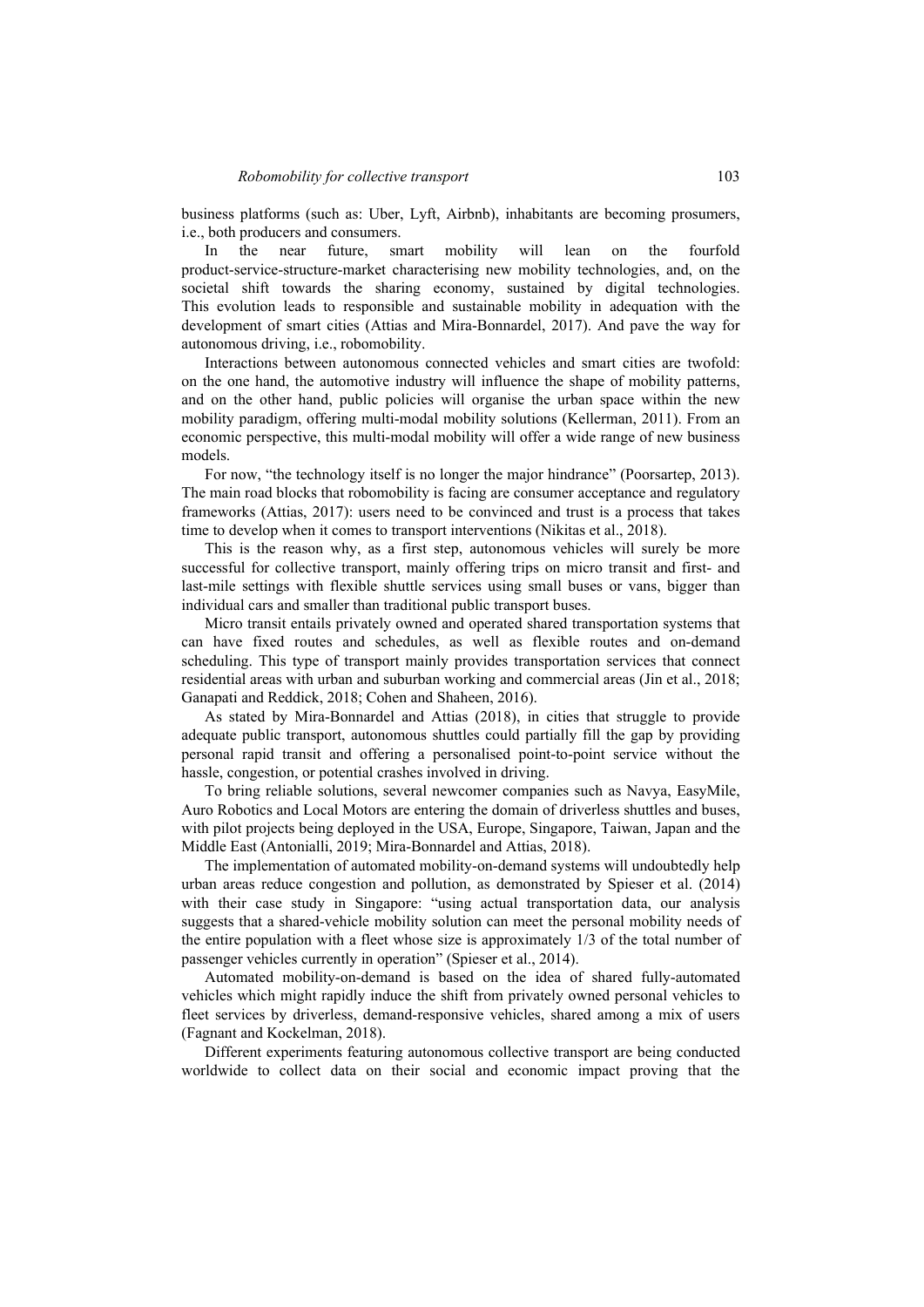cornerstone of ASCT deployment is the citizens level of acceptance for this type of transport.

## *3.2 Are citizens and cities ready for robomobility?*

For the past decade, ASCT have been pushed by technology rather than pulled by demand. Citizen, not only users, are expecting rather than demanding a new type of mobility, more sustainable but also more flexible than the everyday mobility they have been used to for a long time.

Citizens are mostly waiting for the technology to pave the way for this new mobility and are very much involved in the evolution of their city as proved by the review of 199 smart cities projects worldwide conducted by Crainic et al. (2019). The authors highlight the implication of five different stakeholders including city, citizens, administration, companies and universities and synthesise their results in the following figure.

| <b>Stakeholders</b> | USA     |        |         |           |         |         |
|---------------------|---------|--------|---------|-----------|---------|---------|
|                     |         | Canada | Europe  | Australia | Asia    | Brazil  |
| City                | 76%     | 95%    | 80%     | $100\%$   | $100\%$ | $100\%$ |
| Citizens            | $100\%$ | 87%    | 96%     | $100\%$   | $100\%$ | $100\%$ |
| Administration      | 80%     | 76%    | 80%     | 62%       | 98%     | $100\%$ |
| Companies           | 88%     | 80%    | $100\%$ | 83%       | 83%     | $100\%$ |
| Universities        | 40%     | 33%    | 88%     | 27%       | 27%     | 85%     |

**Table 1** Which stakeholders are concerned by the efficient of city logistics

*Source:* Inspired from Crainic et al. (2019)

Table 1 show that all stakeholders are very much involved in the evolution of the transport system, especially citizens.

The future of mobility goes beyond seeing an autonomous vehicle simply as a new product, but rather as a new system, the product-service system (PSS), combining technological innovation with service and market innovation that will probably be sustained by new business models (Jittrapirom et al., 2017).

New business models are emerging from the transformation of the mobility ecosystem largely supported by digitalisation. "Digitalization is a sociotechnical process that leverages the technical process of the encoding of analog information in a digital format (digitizing) applied to broader social and institutional contexts, transforming their sociotechnical structures, thus rendering digital technologies infrastructural" (Kaiser et al., 2017).

As analysed by Kaiser et al. (2017), in the automotive industry, the potential transformation enforced by digital innovation is inducing business model innovation that can widen horizons and business paths that may impact companies' strategies toward greater sustainability and more customer services. The path to mobility as a service (MaaS) is clearly being built up by all mobility stakeholders.

"MaaS predicts a paradigm with service providers offering travellers easy, flexible, reliable, well-priced, and environmentally sustainable everyday travel, mixing public transport, car-sharing, car leasing, and road use, with more efficient goods shipping and delivery possibilities" (Mulley, 2017). "It opens up opportunities for greater customer service and potential reductions in public subsidy for public transport service; it has the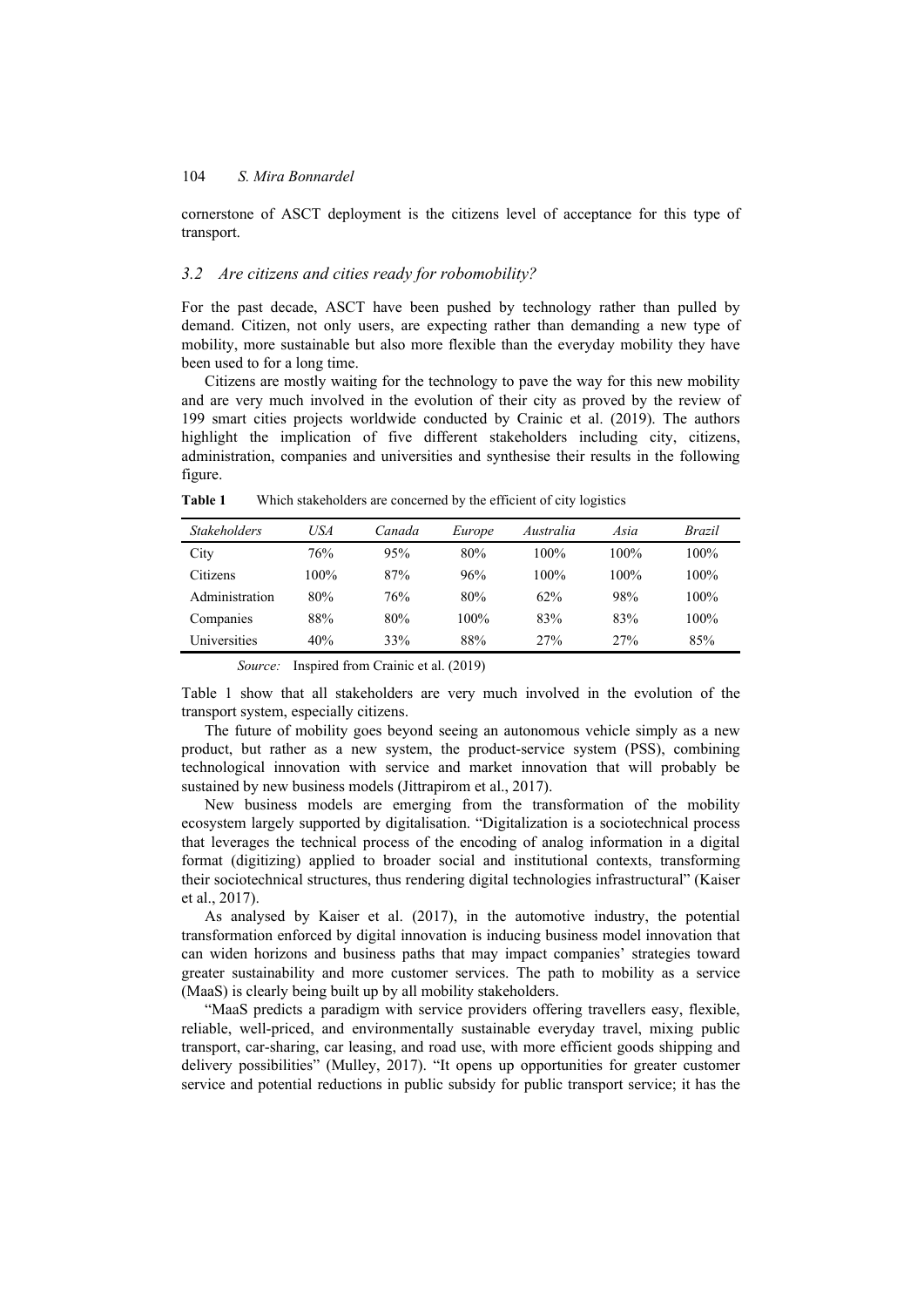very real opportunity to match customer needs more closely to service supply" (Hensher, 2017).

MasS sits at the intersection of four macro trends: technology that offers autonomous vehicles, social demand for energy transition that pushes electrified vehicles, overall connectivity, and the sharing economy that transfers property to usage. It involves a shift away from ownership of modes of transport towards mobility solutions that are consumed as services.

As Mulley (2017) states: "one of the biggest hurdles for transition to a mobility as a service business model is the need for a cultural shift, away from personal car ownership and reliance, towards the multiple, often shared and public mobility offerings."

MaaS offers the better launch pad for autonomous mobility. RethinkX think tank report3 warns adoption of rapid, self-driving collective vehicles could take many by surprise: "by 2030, within 10 years of regulatory approval of autonomous vehicles, 95% of passenger miles travelled will be served by on-demand autonomous electric vehicles owned by fleets, not individuals, in a new business model called 'transport-as-a-service'."

Thus, the transition to autonomous driving may most likely be started within public transport system targeting specific customers, such as younger or older people, people with reduced mobility or disabled people. For these targets, MaaS should widely improve their mobility with 'mobility-on-demand', ensuring a completely new perspective in terms of mobility for people in need, reducing costs and time spent in transportation systems, and offering comfort to those who do not want to or cannot drive (Mutz et al., 2016).

In fact, the most remarkable asset for MaaS will undoubtedly be the portfolio of demand-responsive services, "using big data to innovate entirely new operations models to deliver new products and services based on a closer understanding of customers' on-going needs" (Graham et al., 2016).

Consequently, autonomous buses fleet may be another important complementary asset for public transport and the investment strategy of their governance authorities.

#### *3.3 Autonomous fleet for public transport*

Many researches confirm that autonomous driving has reached a high degree of familiarity among the population. The acceptance rates for fully autonomous cars are reaching around 68% (Payre et al., 2014; Schoettle and Sivak, 2014), the willingness to use autonomous in the future even reaches 77.6% for public transport (Pakusch and Bossauer, 2017).

As stated by Antonialli (2019) on his worldwide benchmark on experimentations with ASCTs, 94% experimentations with autonomous collective transport have been conducted by PTOs. A few researches have been conducted considering the potential interaction between autonomous collective vehicles and public transport. Two ways of integrating autonomous shuttle into public transport network have been analysed: autonomous shuttles for first mile/last mile connection to mass public transport modes (Ainsalu et al., 2018) and autonomous shuttles for micro transit connecting residential areas with urban and suburban working and commercial areas (Jin et al., 2018).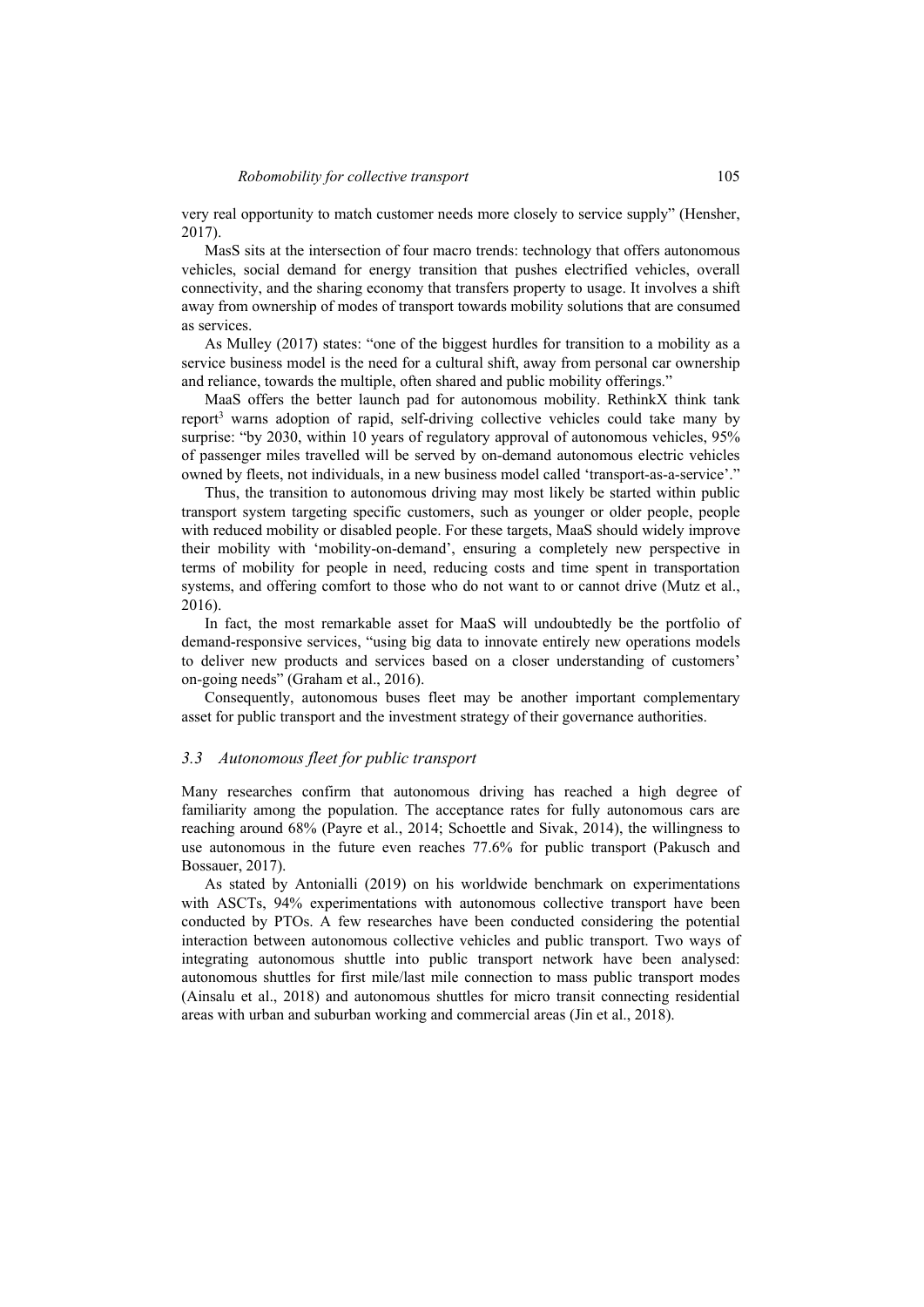



A few scenarios have been studied. Liang et al. (2016) proposed optimisation scenarios of an automated taxis fleet over the last mile to train service integrating it within the service provided by the human-driven taxis fleet. Lenz and Fraedrich (2016) discussed the opportunities and challenges resulting from the introduction of autonomously driving vehicles into car sharing and the possibilities of hybridising autonomous vehicles with public transport to improve inter-modality and individualisation of the transit service.

An interesting research from Shen et al. (2018) explored the opportunities that autonomous vehicles can provide when integrated into public transport systems. They worked on scenarios in which autonomous vehicles provide a complementary on-demand service to conventional fixed-schedule, fixed-route buses for the first/last mile and assess whether the new integrated service improves the performance of the overall system. This study is based on empirical travel demand and transit operation details derived from the smart card data in Singapore. The authors propose to preserve high demand bus routes while repurposing low-demand bus routes using shared autonomous vehicles as an alternative. They designed an agent-based supply-side simulation to assess the performance of the proposed service in 52 scenarios with different fleet sizes and ridesharing preferences. Under a set of assumptions on operation costs and dispatching algorithms, their results show that the integrated system has the potential of enhancing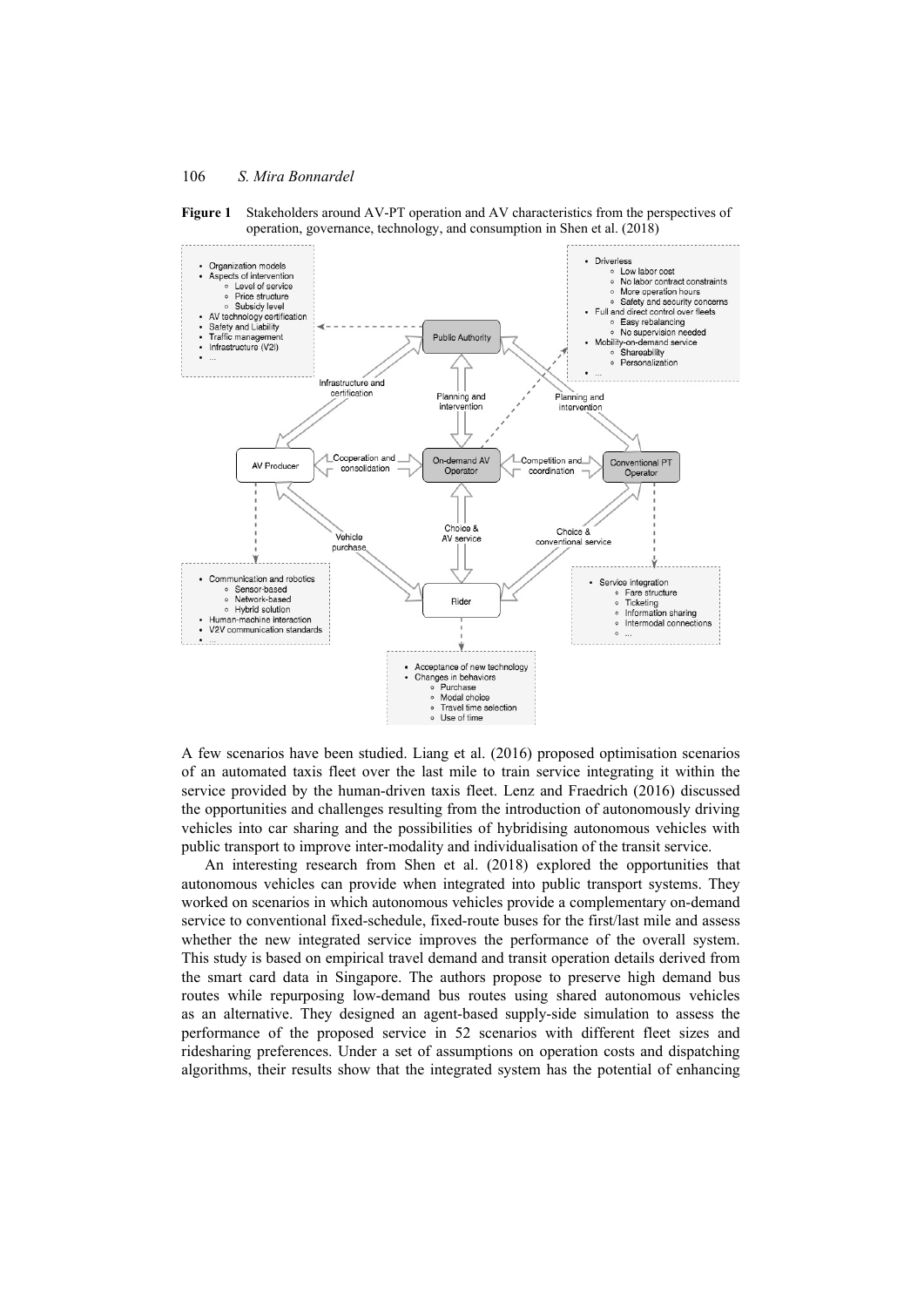service quality, occupying fewer road resources, being financially sustainable, and utilising bus services more efficiently.

Shen et al (2018) analysed the ecosystem for autonomous mobility and each stakeholder perspective: autonomous and PTO (AV operator and PT operator), governance (public authority), technology (AV producer), and consumption (AV riders and PT riders). The authors proposed a detailed mapping of stakeholders points of view with Figure 1.

Figure 1 shows clearly that autonomous driving for public transport offers an opportunity to address challenges for all stakeholders. But the user acceptance represents an important key for the development of the ecosystem. The level of acceptance of the autonomous technology is the key point that will directly impact the user readiness for a new mobility as long as it proves to be a more adapted to its needs and expectations. One of the best ways to enhance their acceptance is to involve them in the development of new usages on robomobility. The next section gives a more precise user perspective and its integration in uses scenario.

## **4 The user level of acceptance for ASCT. An empirical analysis in Lyon, France**

Designing scenarios for future transportation require to model the user's mobility behaviour and this is a big challenge. The user cannot be reduced to a simple constraint (as used to be for infrastructure optimisation), or to a physical flow (as it used to be for flow optimisation) but has to be integrated in the model as a much richer concept with diverse interactions with all other components of the mobility system.

Moreover, the user can be part of the scenario designing. This is the objective of our analysis. Firstly, we complement our knowledge on the user readiness towards autonomous public transport by the analysis of the results of two surveys: one large quantitative survey conducted in 2018 by Keolis, the Lyon PTO, concerning the first experimentation with autonomous shuttles at Lyon Confluence district and one qualitative survey we conducted in January 2020 at the second experimentation with autonomous shuttles at Decine Groupama Stadium in the suburbs of Lyon.

Secondly, based on the surveys results, we proposed a daily usage scenario to the second survey panel and analyse the users reaction.

The survey from Keolis, by being confidential, will not be presented extensively we will just highlight the more relevant insights. The second qualitative survey was conducted by our team, the questionnaire and results for each question are developed in Appendix.

#### *4.1 Quantitative survey insights*

A survey was conducted in May 2018, to better understand the opinions of users of an autonomous shuttle that has been running in the French city of Lyon since 2016. The shuttle, named Navly, is produced by Navya, one of the two French autonomous shuttle manufacturers founded in 2014 (the other one in France is Easy Mile).

Capable of transporting up to 15 people, Navly is operated by the company Keolis (Lyon's PTO). Navly's service has been as yet totally free of charge for passengers. The shuttle runs in a dynamic district in the city named Confluence. With a population of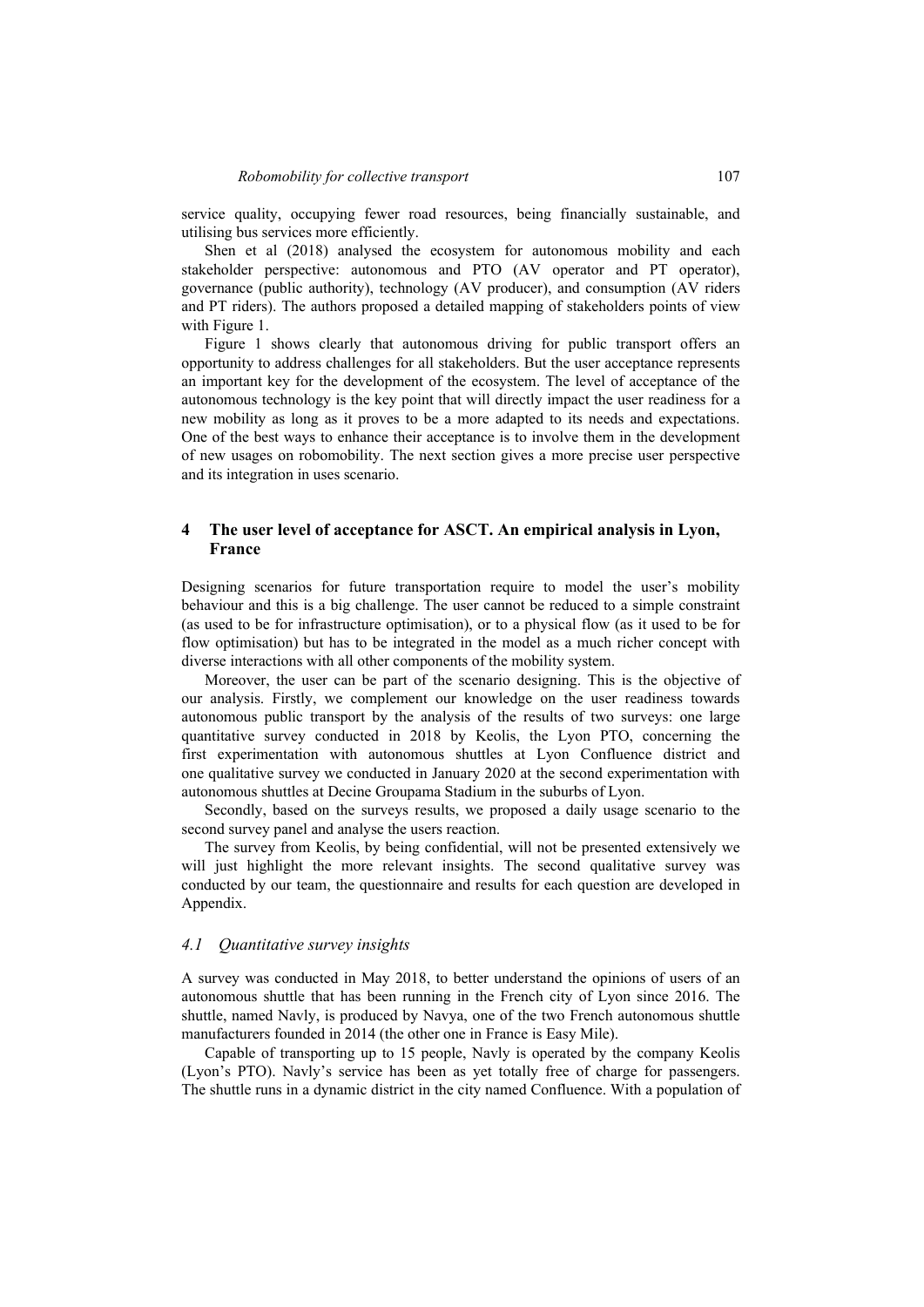11,000 residents and about 900 business employing 15,000 people, the area covers 150 hectares in the heart of Lyon, between the Rhone and Saone rivers. The ambition of this newly transformed neighbourhood is to double the city centre in accordance with the climate plan, i.e., positive energy construction, electro- and robomobility. The autonomous shuttle is fully part of this plan. It operates from Monday to Friday 7:30 to 19:30 serving five stops.

In 2018, when the autonomous shuttle had been running for two years, a survey was conducted to understand both users' behaviours and opinions about this robomobility.

300 people were interviewed including 150 employees working in the area and 150 people undertaking leisure activities in the area. The sample was balanced featured 50% men and 50% women, 50% of respondents were under 50 years old and 50% were over 50. 64% of those interviewed lived in Lyon and 60% regularly travelled on public transport, while 48% were used to moving around by car and 17% on a bicycle; most respondents were multi-mobile.

We synthesis hereafter the feedbacks of two different types of users: occasional users and regular users.

Occasional users mostly remain as is, but 46% of them said they had used the shuttle between 3 and 9 times in the last two years and 11% more than 10 times; 76% of Navly's occasional users usually travel with public transport in Lyon.

It took time for people to get used to the idea of moving without a driver, since 8 out of 10 passengers boarded the shuttle for the first time one year after its launch. It was mainly curiosity that prompted more than half of the users (57%) to take the shuttle, whereas one-third took it as part of a walk.

The respondents had a good knowledge of its characteristics before getting on board, i.e., mainly that it operates on electricity (90%) and aims at providing sustainable mobility (80%), a mobility that is planned to be generalised in the urban area (93%). For 99% of the users, the autonomous shuttle positively portrays public transport in Lyon and, as a side-effect it creates a good image for the city.

The occasional users expressed general satisfaction with the characteristics of the shuttle, in particular regarding comfort (95%) and security (92%), although 15% highlighted its very low operating speed.

No anxiety or fears were expressed by any of the interviewed users, who felt quite secure on board, with 90% claiming the driverless shuttle to be totally reliable.

Regular users are employees working in the Confluence area, and they expressed a more nuanced opinion on the shuttle. They claimed that safety, comfort and reliability were of a high level, but said that the shuttle did not meet their needs in terms of routes and timetables.

80% of employees in the area found the shuttle to be far too slow; they claimed its low speed was the reason why they did not systematically use the shuttle, although 60% thought it could be very useful to travel to their place of employment. 60% of employees said that an autonomous shuttle was highly suited to professional travelling, provided its speed could be increased to better match a professional pace.

20% of employees who travelled to work by car said that they would travel by public transport if a regular and more rapid autonomous shuttle service were available.

Almost 8 out of 10 employees saw autonomous transport as the solution for the future of mobility highly adapted to commuters.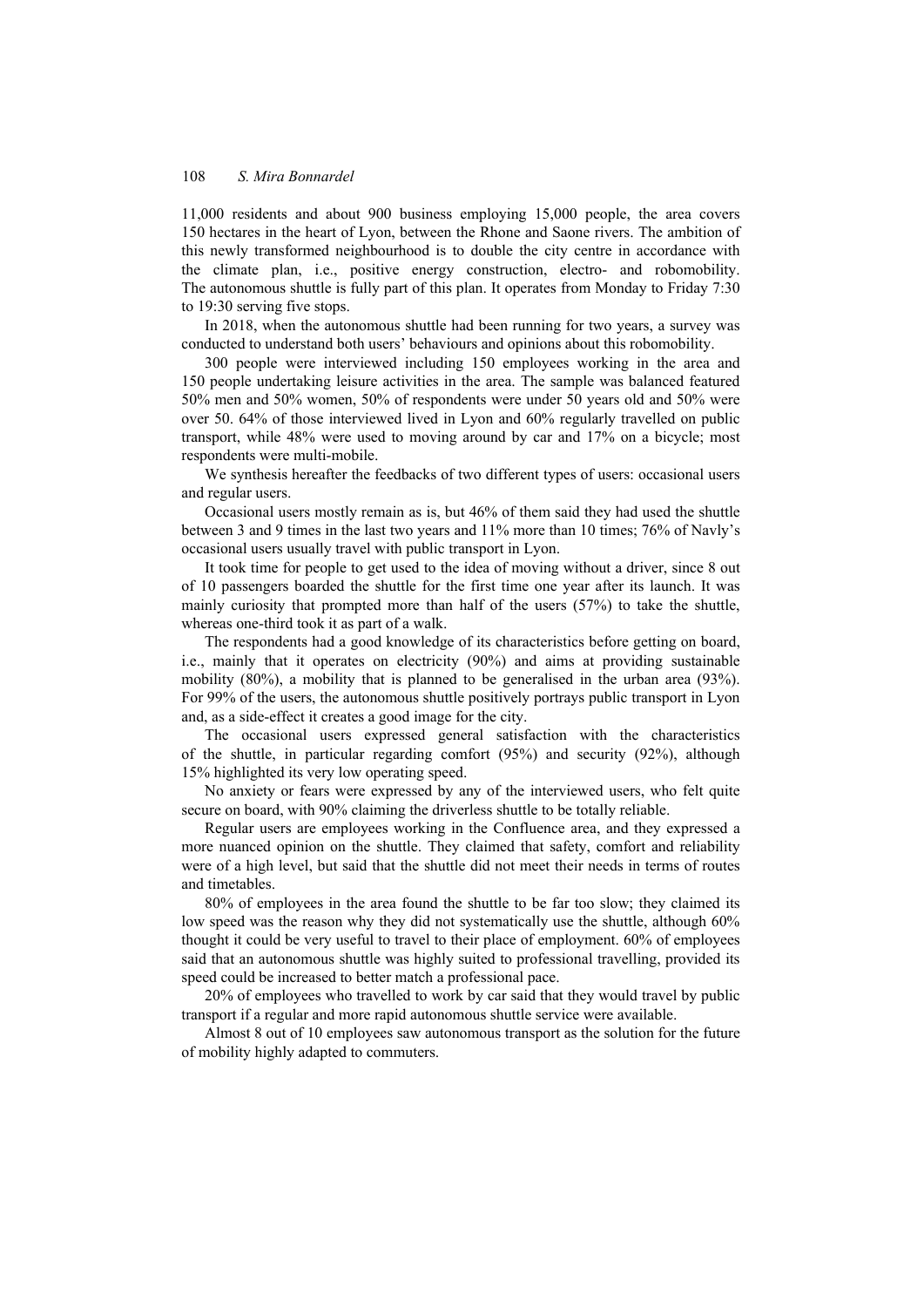### *4.2 Qualitative survey insights*

A more qualitative survey was conducted in January 2020, to access the opinions of users of the autonomous shuttle that has been running since November 2019 in the Lyon, French city suburb of Decines. The shuttle named N1 is also produced by Navya and operated by Keolis; the service has also been of charge for passengers.

Two shuttles are being operated on a mixed road along with cars, trucks, bicycles and pedestrians from 8:30 AM to 7:30 PM for a round trip of 2.5 kilometres from the tramway T3 stop to the Groupama Stadium; the frequency is 15 minutes for peak hours and 30 minutes for off-peak hours. The shuttle service alternates with a bus service with the same frequency. This experimentation is an innovative mixed-traffic (including trucks, cars, bikes, pedestrians, ...) deployment of ASCTs that is so far one of the few in the world.

This route is part of the development of the area around the stadium. In fact, this area is a residential popular area in transformation: a large commercial area is being developed around the stadium, including a medical centre  $(30 \text{ doctors on } 3,000 \text{ m}^2 \text{ started})$ in July 2019), an office building (opened in autumn 2019) and a recreation centre (delivery planned for fall 2020). Eventually, there will also be a concert hall, two swimming pools, as well as many bars and restaurants.

We interviewed 36 users in the autonomous shuttle in the wide timeslot from 8:30 AM till 1:30 PM to meet a large diversity of users (see Q7, Appendix) and mobility reasons (see Q1, Appendix); the panel presented an equipartition between the number of male and female respondents.

70% of the respondents are daily users of collective transport paying an annual or monthly pass. The large majority is confident with the autonomous driving (see Q3, Appendix). According to their answers, they consider the shuttle as an additional mobility mode mostly targeting the last-mile part of the journey; accordingly, the most important modal shift concerns pedestrians and much less personal car or bicycle (see Q4, Appendix).

However, 19% of the respondents claimed taking the shuttle instead of their personal car for this last kilometre, which should have a real impact on the local traffic.

For the respondents, the autonomous shuttle is seen like any other collective transport whose strengths are: sustainability (no noise or energy pollution), a widening of the service improving mobility in the suburb, a positive impact on the suburb image (see Q2, Appendix).

Although the respondents are confident with autonomous driving, their most pressing worry still concerns technology in terms of reliability and cybersecurity. 18% of the respondents were also quite concerned with the impact of the absence of drivers on the unemployment rate (see Q5, Appendix).

This qualitative survey shows a more contrasted picture: although travellers did express a good opinion about autonomous collective transport, they actually need to be appeased as well on the technology reliability as on its social impact.

We asked the 36 respondents of our survey to help us design a usage scenario.

#### *4.3 Daily scenario for robomobility*

To design a prospective picture of robomobility as a usual transport mode, we decided to enable the users' proactivity by imposing no technological limit to their scenario creation,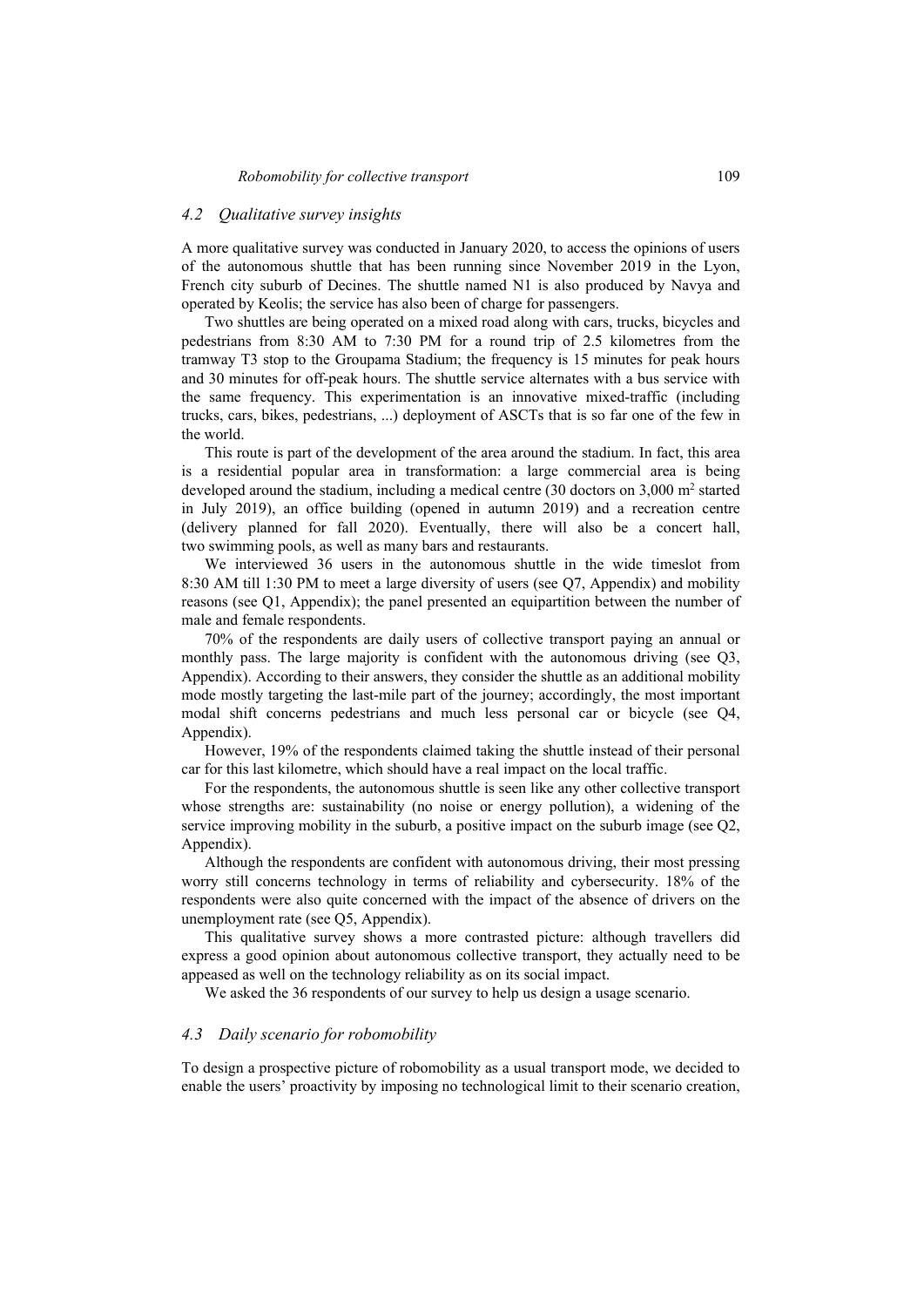that is: freedom of choice regarding departure and arrival points, route selection and expression of specific needs, personalised journeys, etc. In that prospective vision featuring a totally autonomous shuttle with no driver or operator, mobility services operate non-stop (24/7) without additional costs. All users are connected to the shuttle's navigation system, which must be constantly updated to ensure the service quality.

We asked them to use the list of user requirements for traditional forms of transport in urban centres like: school journeys, home-to-work journeys, transport for disabled people, last-mile delivery, transport for medical care, sports and cultural activities, tours, goods deliveries, etc.

A daily usage scenario has emerged from the discussion with the users, alternating predetermined journeys with fixed stops supporting high passenger flows with request journeys characterised by mobile stops supporting shifting times and specific requests. The designed scenario is described in Table 2.

| Time slots                          | Use cases                                                                                                                                                                                                                                                           |
|-------------------------------------|---------------------------------------------------------------------------------------------------------------------------------------------------------------------------------------------------------------------------------------------------------------------|
| 6 AM-9 AM<br>predetermined journeys | Transportation with predetermined stops for regular, fixed time<br>mobility (employees and schoolchildren).                                                                                                                                                         |
| 9 AM-5 PM journeys on<br>request    | Transportation of goods (last mile) in city centres for retailers and<br>individuals, with booking and connection to track the delivery<br>process in real-time.                                                                                                    |
|                                     | Transportation for targeted needs (people with reduced mobility,<br>leisure centres, care centres, specific goods, etc.).                                                                                                                                           |
|                                     | Transportation for disabled people at set times.                                                                                                                                                                                                                    |
|                                     | Transportation for city tours and outings.                                                                                                                                                                                                                          |
| 5 PM-8 PM<br>predetermined journeys | Transportation with predetermined stops for regular, fixed time<br>mobility (employees and schoolchildren).                                                                                                                                                         |
| 8 PM–6 AM journeys on<br>request    | Night transportation for specific and emergency requests<br>(like injured or sick people, delivery, deliveries for hospitals,<br>tourist trips, etc.). Specific requests should be privately funded<br>(individuals, travel agencies, retailer associations, etc.). |

**Table 2** Scenario for a typical week day for the autonomous fleet with alternating propositions

This scenario is coherent with the current daily uses of the autonomous shuttle expressed by the users we interviewed (see Q6, Appendix); it meets our panel requirements and received full support from the users we discussed with. Users themselves promote a robomobility based on daily uses segmentation to meet general and specific needs while supplying an efficient low cost public transport.

## **5 Discussion**

The future of mobility has given rise to several prospective studies notably due to the growing interest for electrified and automated vehicles, most studies have been conducted by top consulting companies (KPMG, 2018; McKinsey, 2016; Little, 2018). These studies built scenarios-based mainly on trend analyses.

Unlike these studies, we built our scenario mainly with a user perspective by combining their current feeling and their vision on robomobility. Allowing users to express their vision on robomobility helps to reduce fears and uncertainties.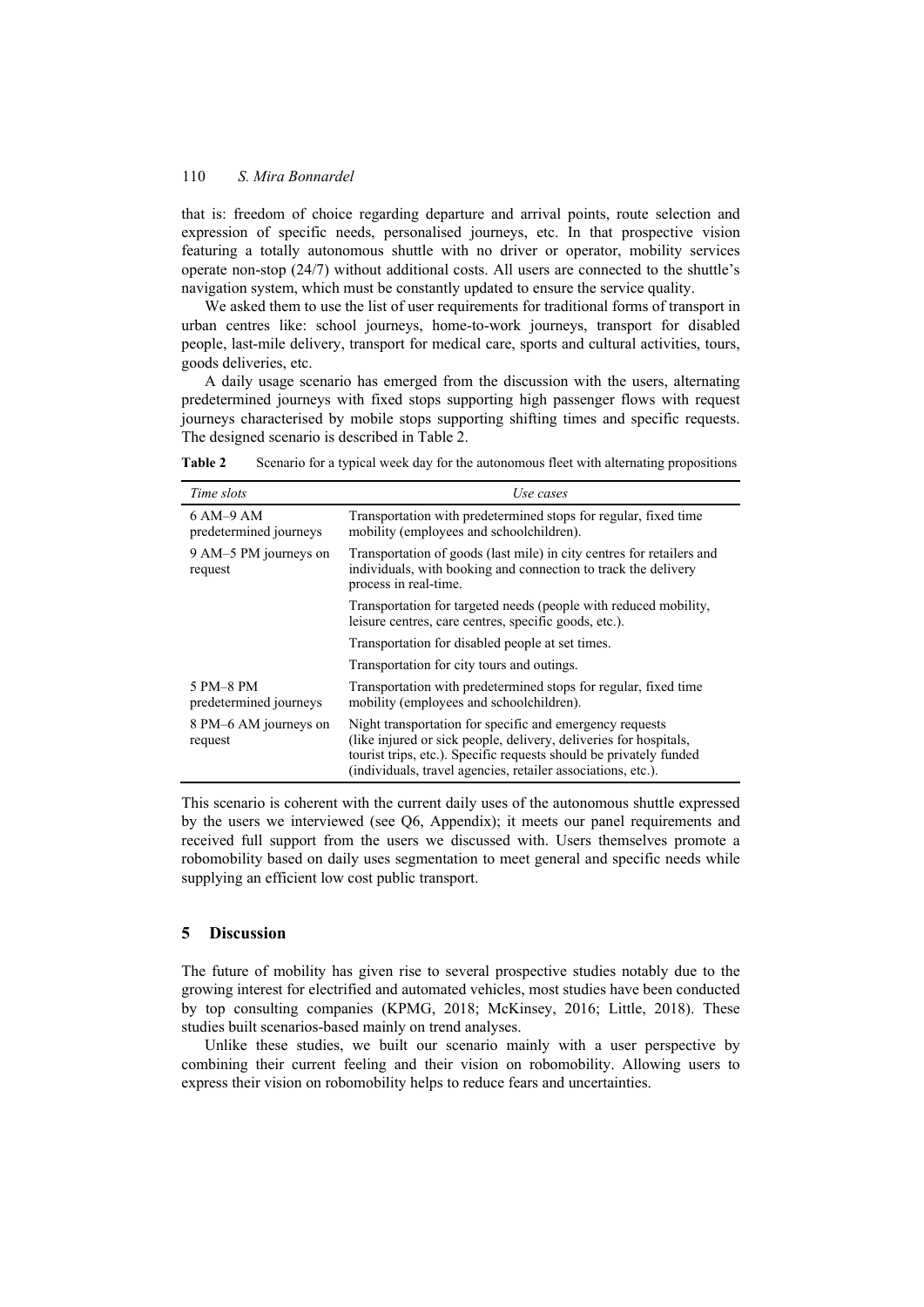Indeed, to set up a new model of public transportation targeting also elderly people, people with disabilities and vulnerable users, a user centred design approach is essential. An innovative model will only be successful when the needs of the users are considered in the specifications and functionalities.

We enhanced users claims with experts' opinions, by working alongside the European Avenue project. According to experts, mobility on demand (for people or for goods) comes out as the cornerstone of autonomous fleet deployment that could easily be combined with conventional, regular transport management featuring predetermined stops and times.

The most consensual scenario for urban mobility involves designing shared and optimised mobility-on-demand based on a constant connection between the shuttle's navigation system and the users' digital interface (smartphone or computer) in a shared perspective.

Shared mobility on-demand will be designed with data mining technologies using personal data to create digital people-grouping pick-up stops and common travelling time slices that will optimise autonomous fleet management. Data management and machine learning should help integrate unanticipated requests into a global optimised system.

The scenario transforms the shuttle into a kind of 'Uber pool taxi', which would offer travellers a shared transport service on demand, operating 24/7 while being cheaper than conventional VTCs.

In fact, the scenario is designed with a uses segmentation model that distinguishes three different mobility options: mass transportation, customised transportation, inter-modal transportation.

Uses segmentation allows to craft personas that help to create value within robomobility by adapting the supply to their needs. A persona is a fictional character that communicates the primary characteristics of a group of users, identified and selected as a key target through use of segmentation data. This ultimately enables the design of the most suitable user experience for the customers at all touchpoints, which is a key success factor in today's business environment. Personas are increasingly used in policy making to help imagining more human-centred policies and services to the population (González de Heredia et al., 2018).

Inspired by the scenario *personarrative* method developed by Vallet et al. (2020), the discussion with users allow us to design the following four personas.

These personas help to highlight the limits of our daily uses scenarios. Like Paul, many travellers would prefer human contact during their travel, whereas others like Sophie would not mind walking the last mile rather than using the shuttle.

On the contrary Claire and Frank are ready to use the latest technologies for a new urban mobility with in- and out-of-vehicle services like personalisation of services, dynamic itinerary optimisation and in-vehicle entertainment. Frank will certainly appreciate the 'follow my kid' application.

As shown by the two surveys we presented, almost 20% of the interviewed persons are ready to shift from using their private car to using a collective autonomous vehicle provided that the autonomous service is regular and efficient. These customers are ready to integrate the robomobility into their everyday life. The percentage should increase if PTOs manage to provide services and solutions to accommodate specific needs, such as children and adults who have no direct special requirements; people with reduced mobility; young children and elderly people who require supervision for example services like 'follow my kid' or on-demand mobility.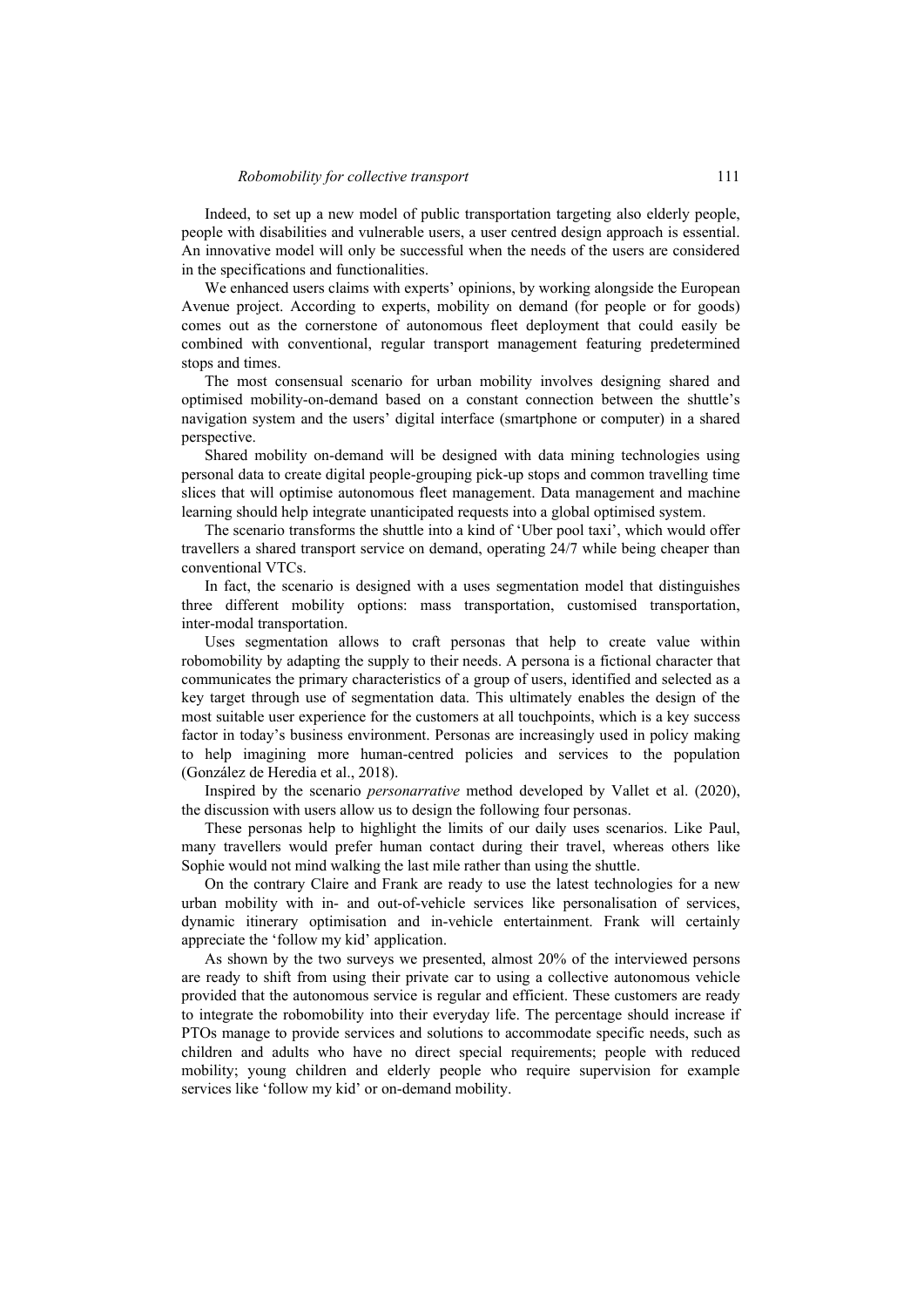| Sophie 30 years old,<br>commuter                                                 | Sophie goes to work every day on public transit. She lives in Lyon and<br>has to go to the office building next to Groupama Stadium. The fastest<br>and cheapest way is to take the tram and then the bus. When the shuttle<br>is there in the morning, Sophie takes it: it has room to sit, and it is more<br>friendly than the bus. She appreciates this last kilometre transit with a<br>modern, well designed shuttle. Otherwise she walks, after all it is only<br>15 a minute walk. For the evening, it is the same routine: if the shuttle is<br>there, she takes it, otherwise the walk will do her good after a sitting day.                  |
|----------------------------------------------------------------------------------|--------------------------------------------------------------------------------------------------------------------------------------------------------------------------------------------------------------------------------------------------------------------------------------------------------------------------------------------------------------------------------------------------------------------------------------------------------------------------------------------------------------------------------------------------------------------------------------------------------------------------------------------------------|
| Fanck 42 years old,<br>resident                                                  | Franck lives in the neighbourhood served by the shuttle. He usually goes<br>to work every day by car, to move around, go shopping, go to the centre<br>park or to the cinema with his two sons. He appreciates taking the shuttle<br>and teaches his children how to behave within modern autonomous<br>buses. Very often his boys have too much energy and he would like<br>to have some way to keep them busy during the travel with in-shuttle<br>games. He is persuaded that the robomobility is the future for mobility.<br>He dreams to share with his neighbourhood a more flexible mobility and<br>hope the technology will improve quickly.   |
| Claire 16 years old,<br>resident                                                 | On the weekends, Claire usually joins her friends for leisure activities.<br>Having no car or drivers license, she takes public transport. She prefers<br>the autonomous shuttle, be being more modern than regular buses. She<br>looks at her mobility application and follows the given instructions. The<br>autonomous shuttle is usually on time. On the way back, she usually<br>stops at the fast food restaurant on the road and visit another friend that<br>lives nearby. Claire hopes that in a very near future she will be able to<br>program the mobility app so that the shuttle would drive her right in<br>front of her friend's home. |
| Paul 85 years old,<br>with reduced<br>mobility, patient of<br>the medical centre | Paul needs to go to the medical centre several times a month. When his<br>children can, they accompany him but often he has to go alone. Paul can<br>no longer drive, and taking taxis is too expensive. He manages to go by<br>public transport. By often taking the bus, he became familiar to the<br>drivers with whom he chats during the journey between the tram stop<br>and the medical centre stop. Paul is afraid of losing that contact by<br>taking the autonomous shuttle. In addition, he feels safer with a TCL<br>agent on the bus.                                                                                                     |

**Table 3** Examples of personas to describe the variety of uses and needs

However, if PTOs succeed in fully meeting social and economic expectations by providing an inclusive, flexible and shared mobility with sustainability footprint and value to all stakeholders, policy makers would still need to tackle the social burden of employment. Citizens have still to be convinced that robomobility would not induce high social cost by increasing unemployment of drivers. Transport operators have to prove that driverless mobility does not mean 'humanless' mobility. The human hand should still run the transport system, either as off-board (remote) supervisors or as intervention brigades.

## **6 Conclusions**

Many scenarios are being developed for the future of mobility. We chose to focus the exercise on the customer perspective. Using the results of two different surveys conducted in Lyon we infer that travellers we interviewed are ready to integrate robomobility in their usual mobility practices. Deep discussion with the users helps us to propose a daily usage scenario for micro transit and first- and last-mile journeys by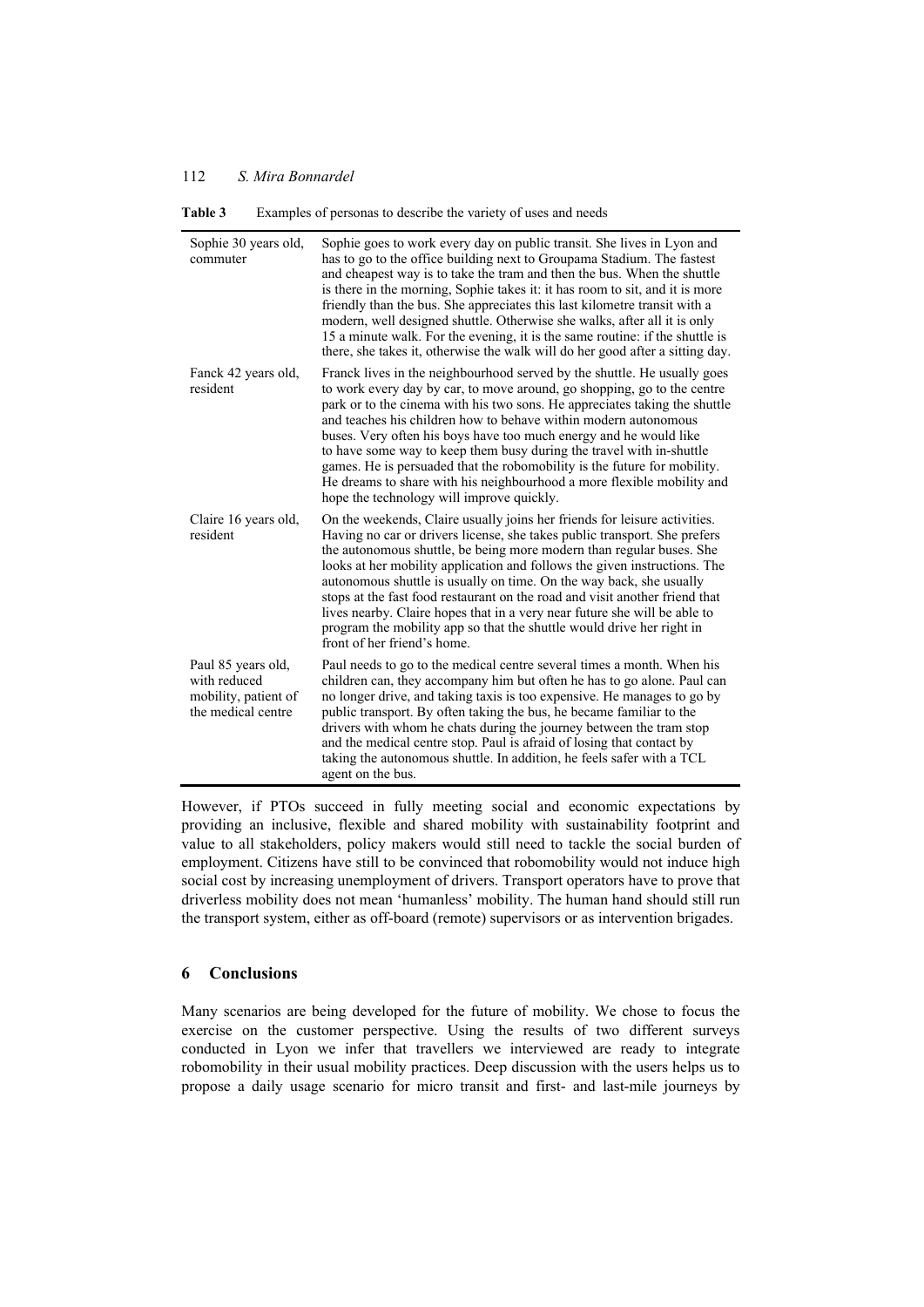combining mass transportation with individualised customised transportation integrated in a multi-modal service offer.

The personarrative method allows us to provide insights on obstacles and drivers for general user acceptance of robomobility. These personas may help decision makers to better figure out the condition to leverage the citizens level of acceptance for robomobility.

Our conclusions are limited due to the specific context of our study and the research will be continued to bring further robustness and in-depth interpretations.

#### **Acknowledgements**

This project has received funding from the European Union's Horizon 2020 research and innovation programme under Grant Agreement No. 769033 (AVENUE project).

## **References**

- Ainsalu, J. et al. (2018) 'State of the art of automated buses', *Sustainability*, Vol. 10, No. 3118, pp.2–34.
- Amer, M., Daim, T.U. and Jetter, A. (2013) 'A review of scenario planning', *Futures*, Vol. 46, pp.23–40.
- Angelidou, M., (2015) 'Smart cities: a conjuncture of four forces', *Cities*, Vol. 47, DOI: 10.1016/j.cities.2015.05.004.
- Antonialli, F. (2019) 'International benchmark on experimentations with autonomous shuttles for collective transport', *27th International Colloquium of Gerpisa: the Automotive Industry in Transition*, Paris, June.
- Attias, D. (2017) 'The automobile world in a state of change', in Attias, D. (Ed.): *The Automobile Revolution*, pp.7–19, Springer, Cham, Switzerland.
- Attias, D. and Mira-Bonnardel, S. (2017) 'Extending the scope of partnerships in the automotive industry: between competition and cooperation', in Attias, D. (Ed.): *The Automobile Revolution*, pp.69–85, Springer, Cham, Switzerland.
- Buehler, M., Iagnemma, K. and Singh, S. (2009) 'The DARPA urban challenge: autonomous vehicles in city traffic', *Springer Tracts in Advanced Robotics*, No. 56, Springer, Cham, Switzerland.
- Caragliu, A., Del Bo, C. and Nijkamp, P. (2011) 'Smart cities in Europe', *Journal of Urban Technology*, Vol. 18, No. 2, pp.65–82.
- Cohen, A. and Shaheen, S. (2016) *Planning for Shared Mobility*, pp.1–106, UC Berkeley [online] https://escholarship.org/uc/item/0dk3h89p.
- Crainic, T.G., Perboli, G., Rosano, M. and Wei, Q.A. (2019) 'Transport for smart cities: a systematic review', *CIRRELT-2019-46*, pp.1–12.
- Eskandarian, A. (2012) *Handbook of Intelligent Vehicles*, Springer, Cham, Switzerland.
- Fagnant, D.J. and Kockelman, K.M. (2018) 'Dynamic ride-sharing and fleet sizing for a system of shared autonomous vehicles in Austin, Texas', *Transportation*, Vol. 45, No. 1, pp.143–158.
- Firnkorn, J. and Müller, M. (2011) 'What will be the environmental effects of new free-floating car-sharing systems? The case of car2go in Ulm', *Ecological Economics*, Vol. 70, pp.1519–1528, DOI: 10.1016/j.ecolecon.2011.03.014.
- Ganapati, S. and Reddick, C. (2018) 'Prospects and challenges of sharing economy for the public sector', *Government Information Quarterly*, Vol. 35, DOI: 10.1016/j.giq.2018.01.001.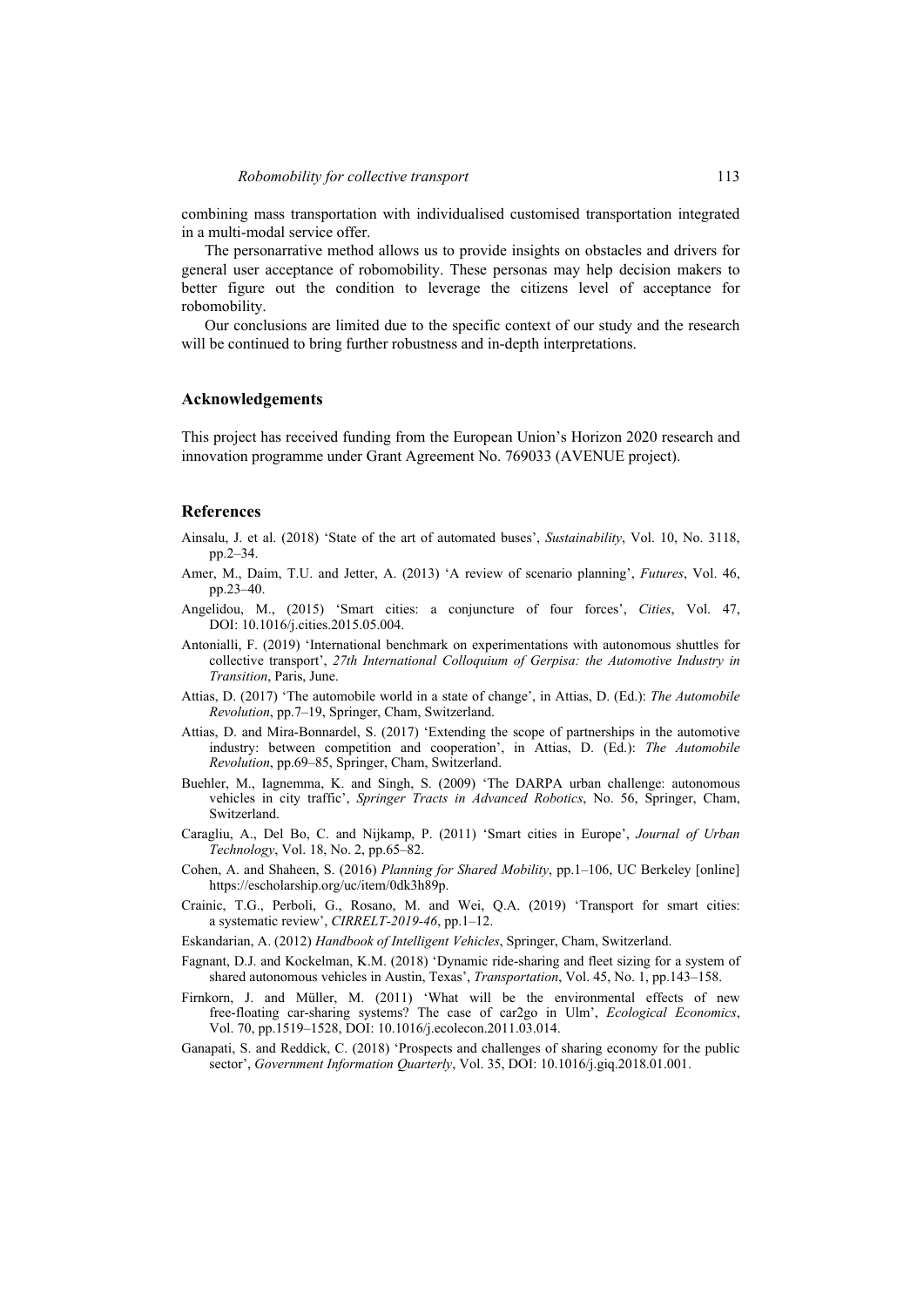- Geoffron, P. (2017) 'Smart cities and smart mobilities', in Attias, D. (Ed.): *The Automobile Revolution*, pp.87–98, Springer, Cham, Switzerland.
- González de Heredia, A., Goodman-Deane, J., Waller, S., Clarkson, P., Justel, D., Iriarte, I. and Hernández-Galán, J. (2018) *Personas for Policy-Making and Healthcare Design*, pp.2645–2656, 10.21278/idc.2018.0438.
- Graham, G., Meriton, R., Tew, B. and Hennelly, P. (2016) 'How is big data transforming operations models in the automotive industry: a preliminary investigation', in *International Conference on Emerging Networks and Systems Intelligence*, University of Leeds, Venice, Vol. 8, pp.1–5.
- Harrison, C. and Eckman B.A. (2010) 'Foundations for smarter cities', *IBM Journal of Research and Development*, Vol. 54, No. 4, pp.1–16, July–August, doi: 10.1147/JRD.2010.2048257.
- Hensher, D.A. (2017) 'Future bus transport contracts under a mobility as a service (MaaS) regime in the digital age: are they likely to change?', *Transportation Research Part A: Police and Practice*, Vol. 98, pp.86–96, Amsterdam.
- Jin, S.T., Kong, H., Wu, R. and Sui, D.Z. (2018) 'Ridesourcing, the sharing economy, and the future of cities', *Cities*, Vol. 76, pp.96–104.
- Jittrapirom, P., Caiati, V., Feneri, A., Ebrahimigharehbaghi, S., Alonso-Gonzalez, M.J. and Narayan, J. (2017) 'Mobility as a service: a critical review of definitions, assessments of schemes, and key challenges', *Urban Planning*, Vol. 2, No. 2, pp.13–25, Lisbon.
- Kaiser, C., Stocker, A. and Viscusi, G. (2017) 'Digital vehicle ecosystems and new business models: an overview of digitalization perspectives', *i-KNOW 2017*, Graz, Austria, 11–12 October.
- Kellerman, A. (2011) 'Mobility or mobilities: terrestrial, virtual and aerial categories or entities?', *Journal of Transport Geography*, Vol. 19, pp.729–737.
- Komninos, N., Pallot, M. and Schaffers, H. (2002) 'Smart cities and the future internet in Europe', *Journal of the Knowledge Economy*, Vol. 4, No. 2, pp.119–134.
- KPMG (2018) *Autonomous Vehicles Readiness Index, Assessing Countries' Openness and Preparedness for Autonomous Vehicles*, January [online] KPMG International Cooperative, https://home.kpmg/xx/en/home/insights/2020/06/autonomous-vehicles-readiness-index.html,
- Lenz, B. and Fraedrich, E. (2016) 'New mobility concepts and autonomous driving: the potential for change, in autonomous driving technical, legal and social aspects', in Maurer, M., Gerdes, J., Lenz, B. and Winner, H. (Eds.): pp.173–191, Springer.
- Leydesdorff, L. and Deakin, M. (2011) 'The triple-helix model of smart cities: a neo-evolutionary perspective', *Journal of Urban Technology*, Vol. 18, No. 2, pp.53–63.
- Liang, X., Correia, G. and van Arem, B. (2016) 'Optimizing the service area and trip selection of an electric automated taxi system used for the last mile of train trips', *Transp. Res. Part E Logist. Transp. Rev.*, Vol. 93, pp.115–129.
- Little, A.D. (2018) *Capacity Effect of Autonomous Vehicles? Impact of Autonomous Vehicles on the Capacity of Traffic*, August.
- McKinsey (2016) 'Automotive revolution perspective towards 2030; how the convergence of disruptive technology-driven trends could transform the auto industry', *Advanced Industries*, January.
- Meissner, P. and Wulf, T. (2013) 'Cognitive benefits of scenario planning: its impact on biases and decision quality', *Technological Forecasting & Social Change*, Vol. 80, No. 4, pp.801–814.
- Mira-Bonnardel, S. and Attias, D. (2018) 'The autonomous vehicle for urban collective transport: disrupting business models embedded in the smart city revolution', *Proceedings of the 26th Gerpisa International Colloquium: Who Drives the Change? New and Traditional Players in the Global Automotive Sector*, Sao Paulo, Brazil, June.
- Mohanty, S.P., Choppali, U. and Kougianos, E. (2016) 'Everything you wanted to know about smart cities: the internet of thinks is the backbone', *IEEE Consumer Electronics Magazine*, Vol. 5, No. 3, pp.60–70.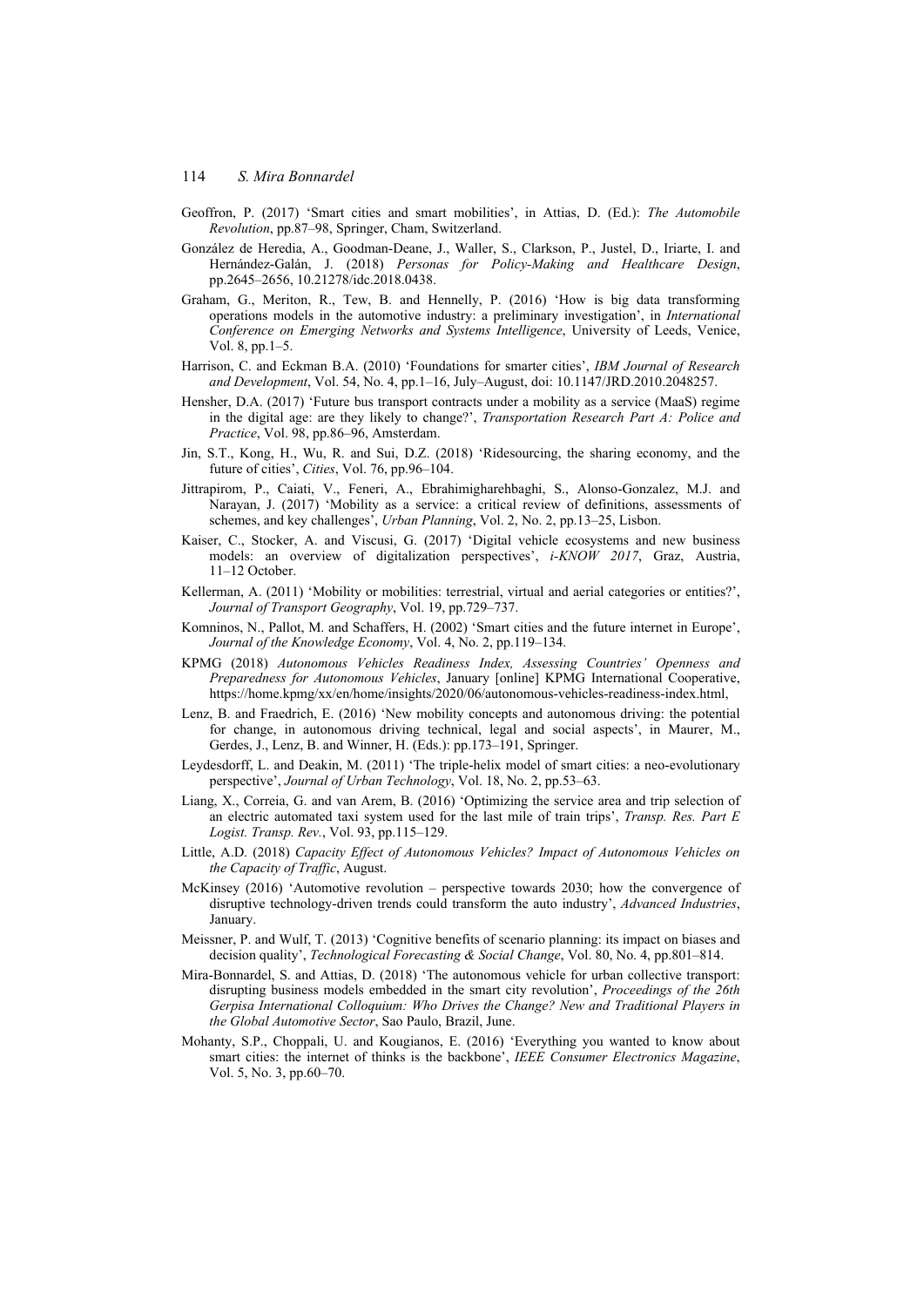- Mulley, C. (2017) 'Mobility as a services does it have critical mass?', *Transport Reviews*, Vol. 37, No. 3, pp.247–251, Oxfordshire.
- Mutz, F., Veronese, L.P., Oliveira-Santos, T., de Aguiar, E., Cheein, F.A.A. and De Souza, A.F. (2016) 'Large-scale mapping in complex field scenarios using an autônomous car', *Expert Systems with Applications*, Vol. 46, pp.439–462.
- Nikitas, A., Avineri, E. and Parkhurst, G. (2018) 'Understanding the public acceptability of road pricing and the roles of older age, social norms, pro-social values and trust for urban policy-making: the case of Bristol', *Cities*, Vol. 79, pp.78–91.
- Nikitas, A., Njoya, E.T. and Dani, S. (2019) 'Examining the myths of connected and autonomous vehicles: analysing the pathway to a driverless mobility paradigm', *International Journal of Automotive Technology and Management*, Vol. 19, Nos. 1–2, pp.10–30.
- Pakusch, C. and Bossauer, P. (2017) 'User acceptance of fully autonomous public transport', in *ICE-B*, pp.52–60.
- Payre, W., Cestac, J. and Delhomme, P. (2014) 'Intention to use a fully automated car: attitudes and a priori acceptability', *Transportation Research Part F: Traffic Psychology and Behaviour*, Vol. 2, No. 27, pp.252–253, Elsevier.
- Poorsartep, M. (2013) *Self-Driving Cars: Radical Innovation in the Transportation Industry*, DOI: 10.4018/978-1-4666-4749-7.ch005.
- Schoettle, B. and Sivak, M. (2014) *Public Opinion about Self-Driving Vehicles in China, India, Japan, the U.S., the U.K., and Australia*, Technical Report No. UMTRI-2014-30, The University of Michigan Transportation Research Institute.
- Shen, Y., Zhang, H. and Zhao, J. (2018) 'Integrating shared autonomous vehicle in public transportation system: a supply-side simulation of the first-mile service in Singapore', *Transportation Research: Policy and Practice*, July, Vol. 113, pp.125–136.
- Spieser, K., Ballantyne, K., Treleaven, R., Frazzoli, E., Morton, D. and Pavone, M. (2014) 'Toward a systematic approach to the design and evaluation of automated mobility on-demand systems a case study in Singapore', in Meyer, G. and Beiker, S. (Eds.): *Road Vehicle Automation*, Springer, Cham, Switzerland.
- Vallet, F., Puchinger, J., Millonig, A., Lamé, G. and Nicolaï, I. (2020) 'Tangible futures: combining scenario thinking and personas – a pilot study on urban mobility', *Futures*, Vol. 117, DOI: 10.1016/j.futures.2020.102513, Elsevier.

### **Notes**

- 1 https://h2020-avenue.eu/.
- 2 Gross domestic product.
- 3 https://spectrum.ieee.org/cars-that-think/transportation/self-driving/rethinkx-selfdrivingelectric-cars-will-dominate-roads-by-2030.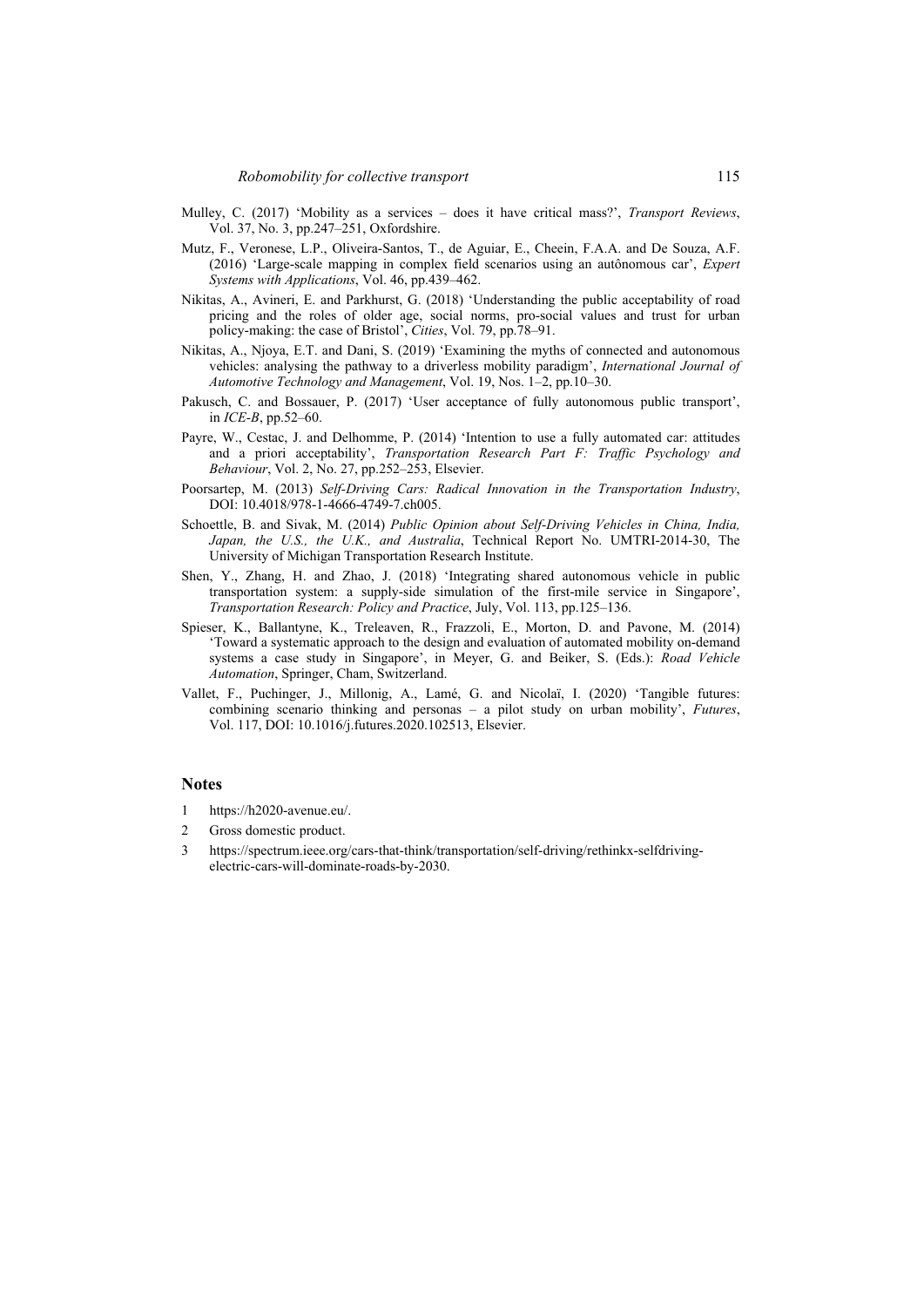# **Appendix**

*Qualitative questionnaire and results* 

## *Q1 – why are you moving with the autonomous shuttle*

**Table A1** Reason for using the autonomous shuttle

| Reason                          | Number | Percentage |
|---------------------------------|--------|------------|
| Commuting to work/business trip | 14     | 38.89%     |
| Resident                        | 8      | 22.22%     |
| Leisure                         | 8      | 22.22%     |
| Medical appointment             | 6      | 16.67%     |
| Total                           | 36     |            |

Figure A1 Reasons for using the autonomous shuttle (see online version for colours)



*Q2 – in general why are you using collective transport? (Several answers possible)* 

| Table A2 |  |  | Reason for using collective transport |  |
|----------|--|--|---------------------------------------|--|
|----------|--|--|---------------------------------------|--|

| Reason         | Number | Percentage |
|----------------|--------|------------|
| No choice      | 16     | 52%        |
| No stress      | 14     | 45%        |
| Low cost       | 6      | 19%        |
| Frequency      | 4      | 13%        |
| Shorter travel | 4      | 13%        |
| Ecology        | 3      | 10%        |
| Total          | 47     |            |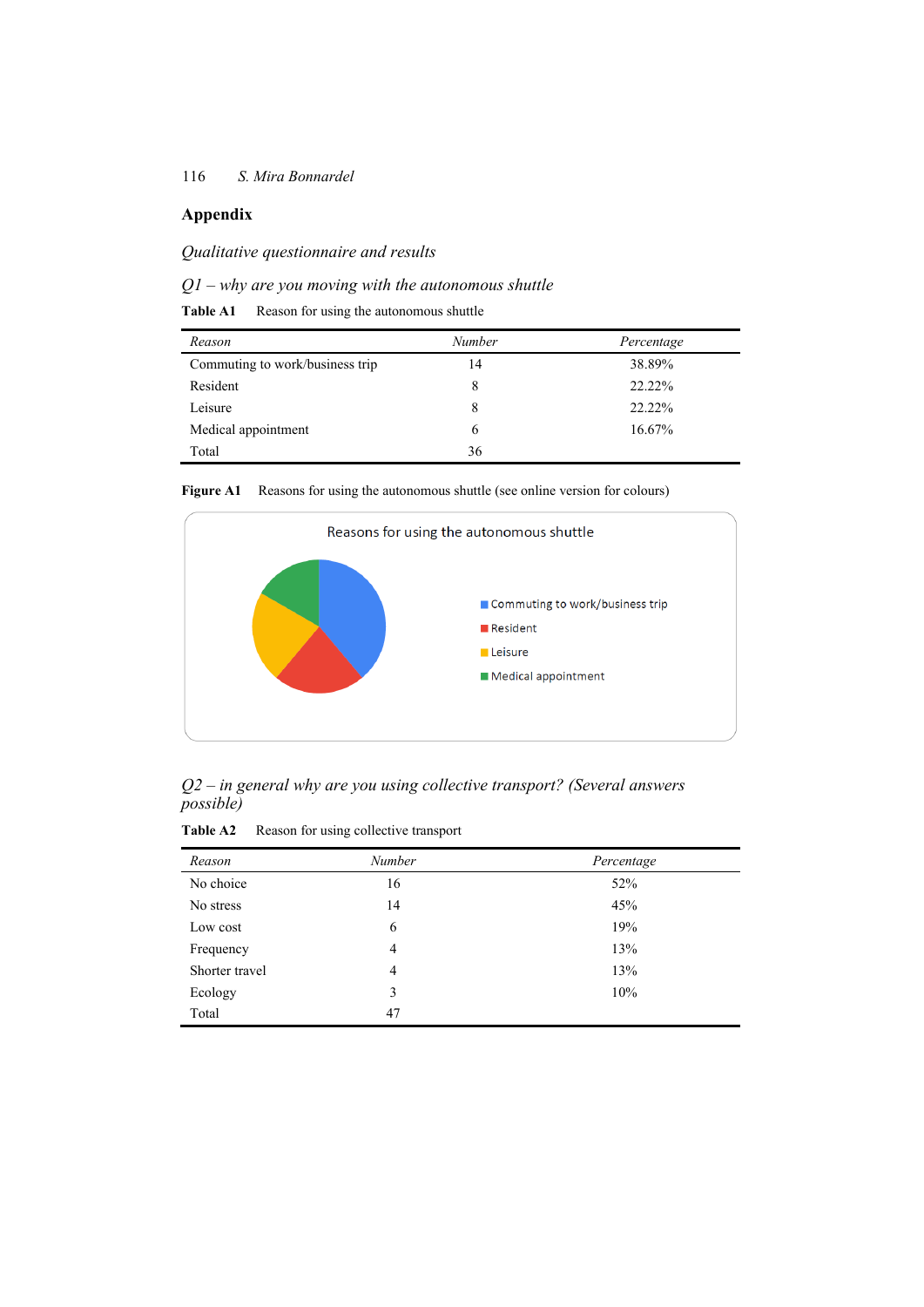

Figure A2 Reason for using collective transport (see online version for colours)

*Q3 – how high is your confidence in autonomous driving technology* 

| <b>Table A3</b> |  |  | Level f confidence for autonomous driving |  |
|-----------------|--|--|-------------------------------------------|--|
|-----------------|--|--|-------------------------------------------|--|

| Confidence level | Number         | Percentage |
|------------------|----------------|------------|
| $1$ (very low)   | $\theta$       | $0.00\%$   |
| 2                | 1              | 2.78%      |
| 3                | 2              | 5.56%      |
| 4                | $\overline{2}$ | 5.56%      |
| 5                | 3              | 8.33%      |
| 6                | 5              | 13.89%     |
|                  | 9              | 25.00%     |
| 8                | 8              | 22.22%     |
| 9                | 5              | 13.89%     |
| 10 (very high)   | 1              | 2.78%      |
| Total            | 36             |            |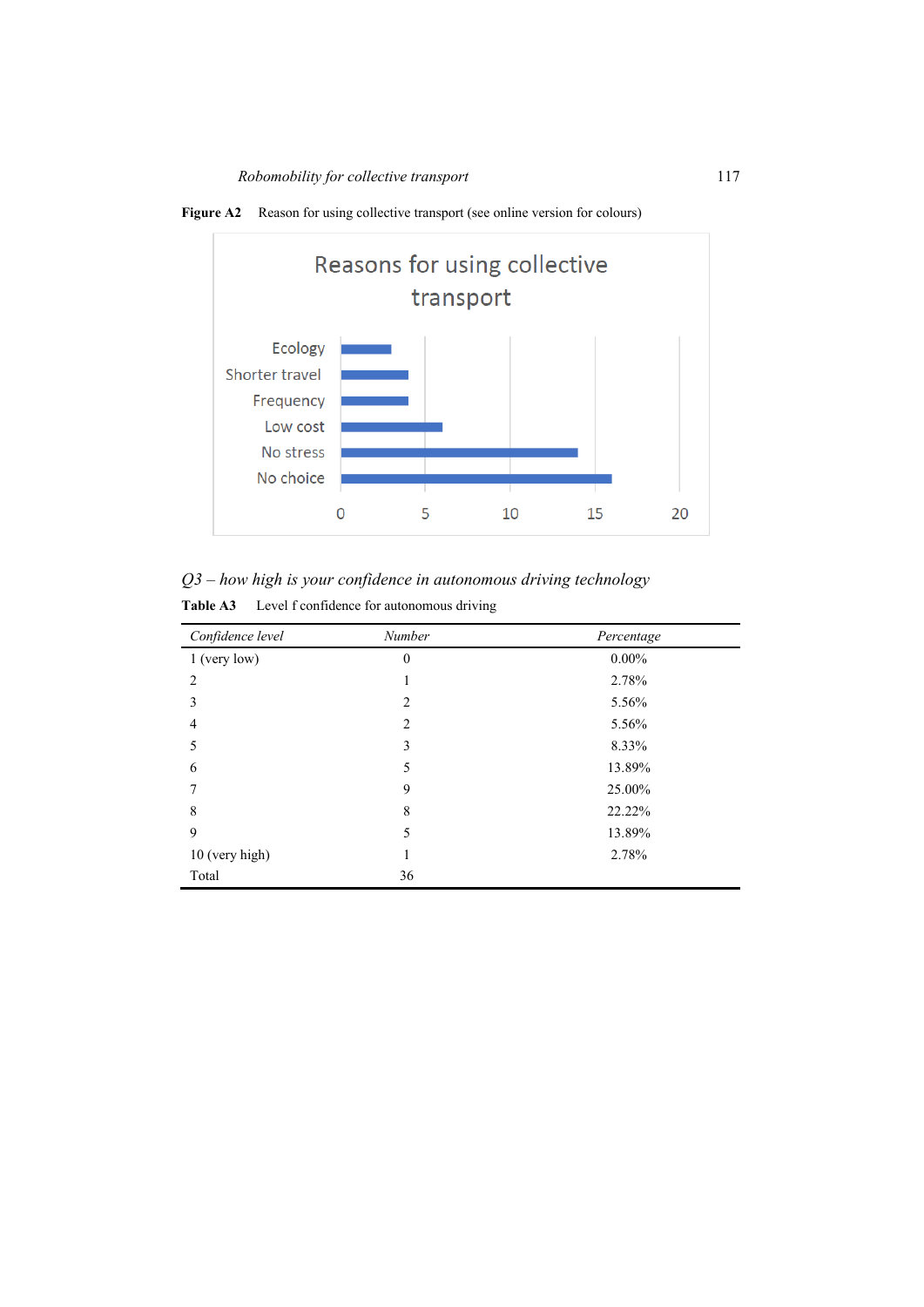

Figure A3 Level f confidence for autonomous driving (see online version for colours)

## *Q4 – which transport mode were you using before the shuttle settlement?*

| Modal shift     | <b>Number</b> | Percentage |
|-----------------|---------------|------------|
| Walk            | 12            | 33%        |
| Traditional bus | 12            | 33%        |
| Personal car    | $\tau$        | 19%        |
| Bicycle         | 3             | 8%         |
| No change       | 2             | 6%         |
| Total           | 36            |            |

Figure A4 Model shift to the autonomous shuttle (see online version for colours)

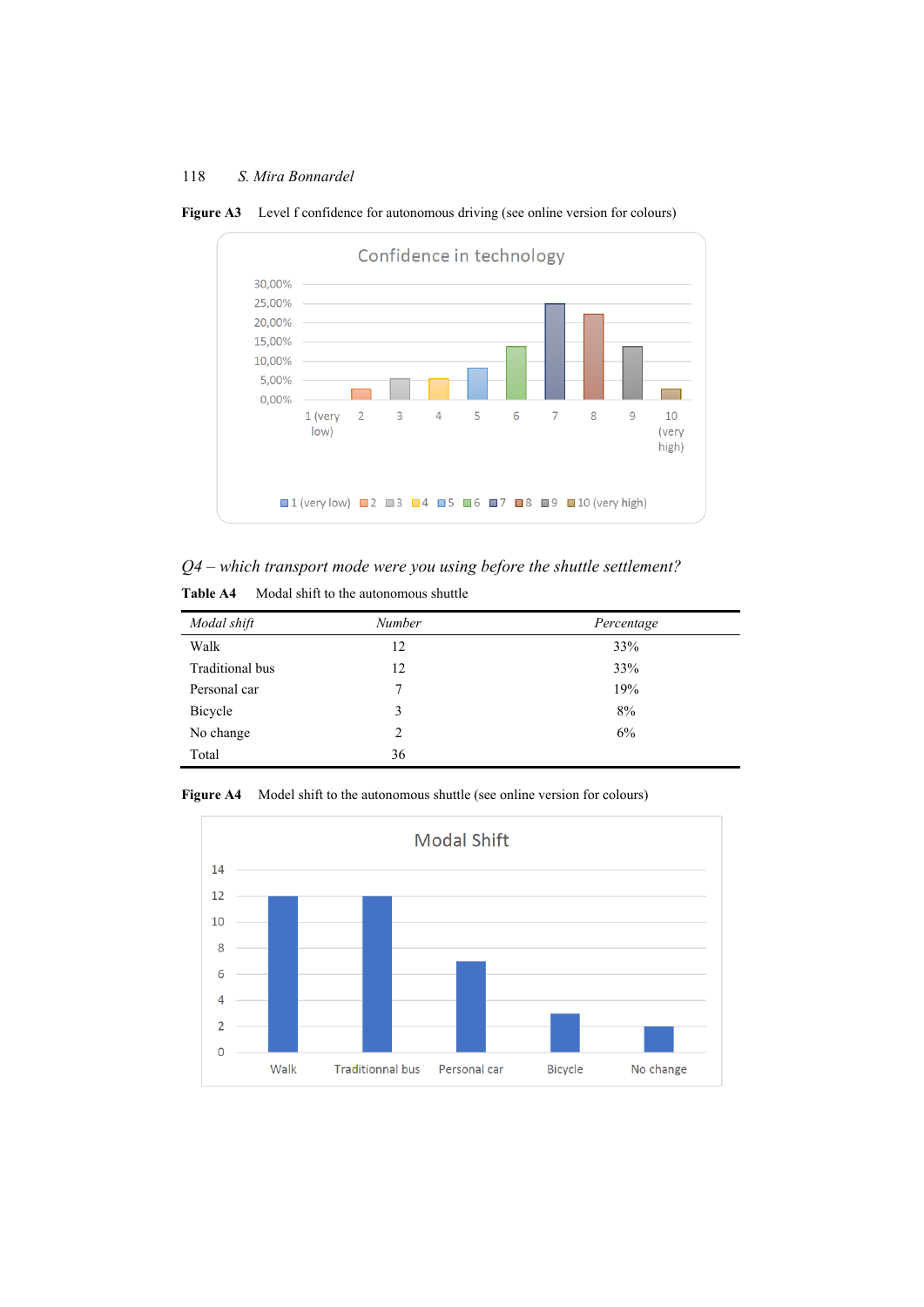*Q5 – what are you afraid of by using the autonomous shuttle? (Several answers possible)* 

**Table A5** Fears

| Fears                                     | <b>Number</b> | Percentage |
|-------------------------------------------|---------------|------------|
| Accident with other vehicles on open road | 20            | 36%        |
| Technology reliability                    | 16            | 29%        |
| No driver will impact unemployment        | 10            | 18%        |
| Cybersecurity                             | 6             | 11%        |
| No fear                                   | 3             | $5\%$      |
| Total                                     | 55            |            |

Figure A5 Fears (see online version for colours)



*Q6 – indicate at what time you use the shuttle for which reason (several answers possible* 

**Table A6** Usage per time slot in a day

| Time slot    | Commuting     | Resident | Leisure                     | Medical<br>appointment                                                                                                                                                                                                                                                                                                                                                                                      | Total |
|--------------|---------------|----------|-----------------------------|-------------------------------------------------------------------------------------------------------------------------------------------------------------------------------------------------------------------------------------------------------------------------------------------------------------------------------------------------------------------------------------------------------------|-------|
| $8:30-10$ AM | 14            |          |                             | 2                                                                                                                                                                                                                                                                                                                                                                                                           | 18    |
| $10-12$ AM   | $\mathcal{L}$ | 4        | 2                           | 4                                                                                                                                                                                                                                                                                                                                                                                                           | 12    |
| 12 AM-2 PM   |               |          | $\mathcal{D}_{\mathcal{L}}$ |                                                                                                                                                                                                                                                                                                                                                                                                             | 5     |
| $2-4$ PM     |               |          | 3                           | 4                                                                                                                                                                                                                                                                                                                                                                                                           | 13    |
| $4-6$ PM     | 9             | 4        | 4                           | $\mathfrak{D}_{1}^{(1)} = \mathfrak{D}_{2}^{(1)} = \mathfrak{D}_{2}^{(1)} = \mathfrak{D}_{2}^{(1)} = \mathfrak{D}_{2}^{(1)} = \mathfrak{D}_{2}^{(1)} = \mathfrak{D}_{2}^{(1)} = \mathfrak{D}_{2}^{(1)} = \mathfrak{D}_{2}^{(1)} = \mathfrak{D}_{2}^{(1)} = \mathfrak{D}_{2}^{(1)} = \mathfrak{D}_{2}^{(1)} = \mathfrak{D}_{2}^{(1)} = \mathfrak{D}_{2}^{(1)} = \mathfrak{D}_{2}^{(1)} = \mathfrak{D}_{2}^{$ | 19    |
| $6-7$ PM     | 5             |          |                             |                                                                                                                                                                                                                                                                                                                                                                                                             | 6     |
| Total        | 32            | 16       | 12.                         | 13                                                                                                                                                                                                                                                                                                                                                                                                          | 73    |